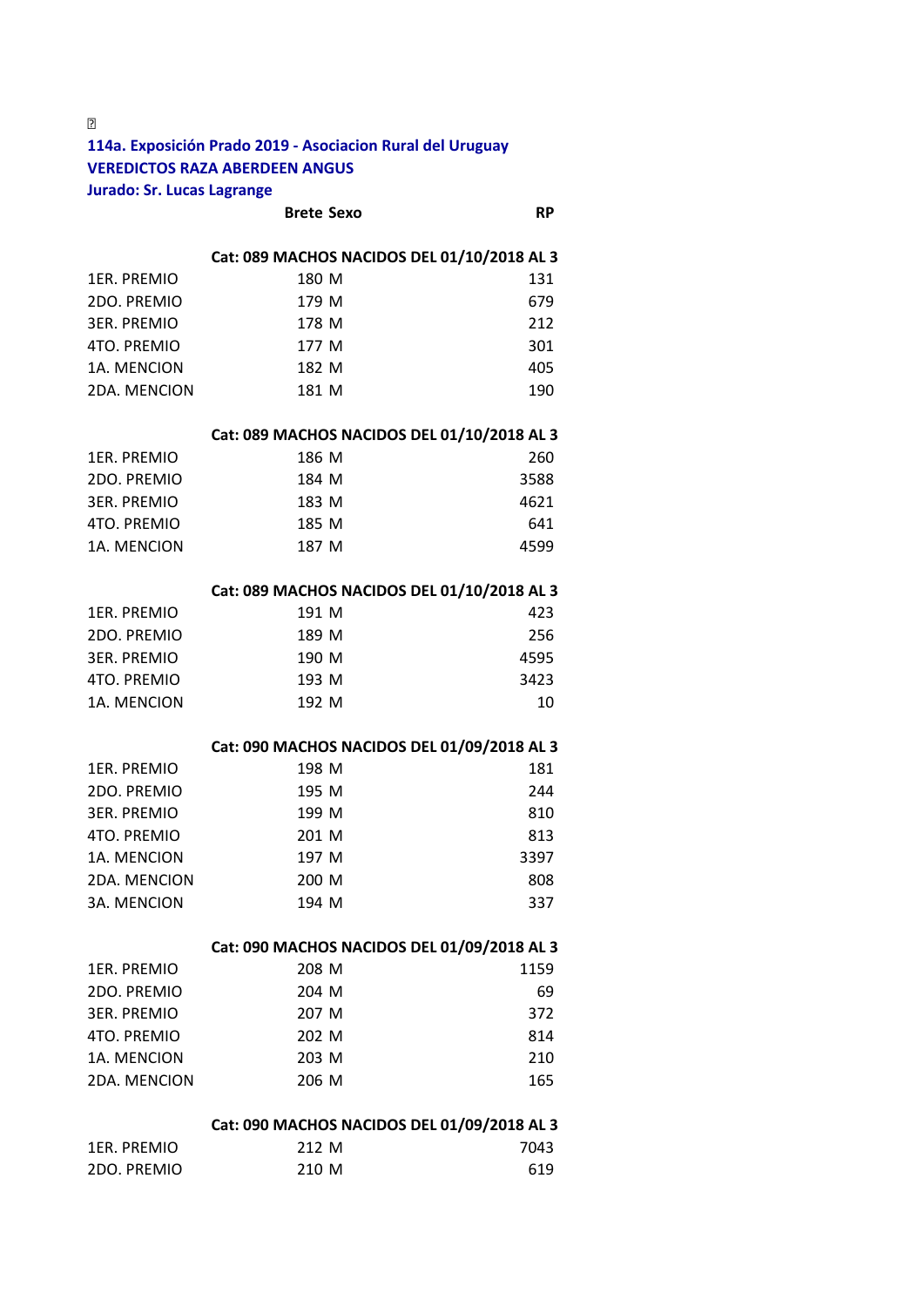| <b>3ER. PREMIO</b> | 209 M                                       | 790   |
|--------------------|---------------------------------------------|-------|
| 4TO. PREMIO        | 211 M                                       | 3470  |
| 1A. MENCION        | 213 M                                       | 93    |
| 2DA. MENCION       | 214 M                                       | 1774  |
|                    |                                             |       |
|                    | Cat: 091 MACHOS NACIDOS DEL 01/07/2018 AL 3 |       |
| 1ER. PREMIO        | 216 M                                       | 10165 |
| 2DO. PREMIO        | 217 M                                       | 214   |
| <b>3ER. PREMIO</b> | 218 M                                       | 417   |
| 4TO. PREMIO        | 219 M                                       | 882   |
| 1A. MENCION        | 221 M                                       | 3317  |
| 2DA. MENCION       | 220 M                                       | 1098  |
| 3A. MENCION        | 215 M                                       | 2663  |
|                    | Cat: 091 MACHOS NACIDOS DEL 01/07/2018 AL 3 |       |
| 1ER. PREMIO        | 224 M                                       | 54    |
| 2DO. PREMIO        | 227 M                                       | 113   |
| <b>3ER. PREMIO</b> | 226 M                                       | 579   |
| 4TO. PREMIO        | 222 M                                       | -88   |
| 1A. MENCION        | 223 M                                       | 7     |
| 2DA. MENCION       | 225 M                                       | 580   |
| 3A. MENCION        | 228 M                                       | 13    |
|                    |                                             |       |
|                    | Cat: 091 MACHOS NACIDOS DEL 01/07/2018 AL 3 |       |
| 1ER. PREMIO        | 234 M                                       | 3747  |
| 2DO. PREMIO        | 232 M                                       | 844   |
| <b>3ER. PREMIO</b> | 229 M                                       | 6995  |
| 4TO. PREMIO        | 233 M                                       | 4535  |
| 1A. MENCION        | 235 M                                       | 3726  |
| 2DA. MENCION       | 230 M                                       | 146   |
|                    | Cat: 092 MACHOS NACIDOS DEL 01/05/2018 AL 3 |       |
| 1ER. PREMIO        | 236 M                                       | 199   |
|                    | Cat: 093 MACHOS NACIDOS DEL 01/02/2018 AL 3 |       |
| 1ER. PREMIO        | 237 M                                       | 3453  |
| 2DO. PREMIO        | 239 M                                       | 764   |
| <b>3ER. PREMIO</b> | 240 M                                       | 3696  |
| 4TO. PREMIO        | 238 M                                       | 48    |
| 1A. MENCION        | 241 M                                       | 402   |
|                    | Cat: 093 MACHOS NACIDOS DEL 01/02/2018 AL 3 |       |
| 1ER. PREMIO        | 243 M                                       | 711   |
| 2DO. PREMIO        | 244 M                                       | 94    |
| <b>3ER. PREMIO</b> | 242 M                                       | 98    |
| 4TO. PREMIO        | 246 M                                       | 3621  |
| 1A. MENCION        | 245 M                                       | 605   |
|                    |                                             |       |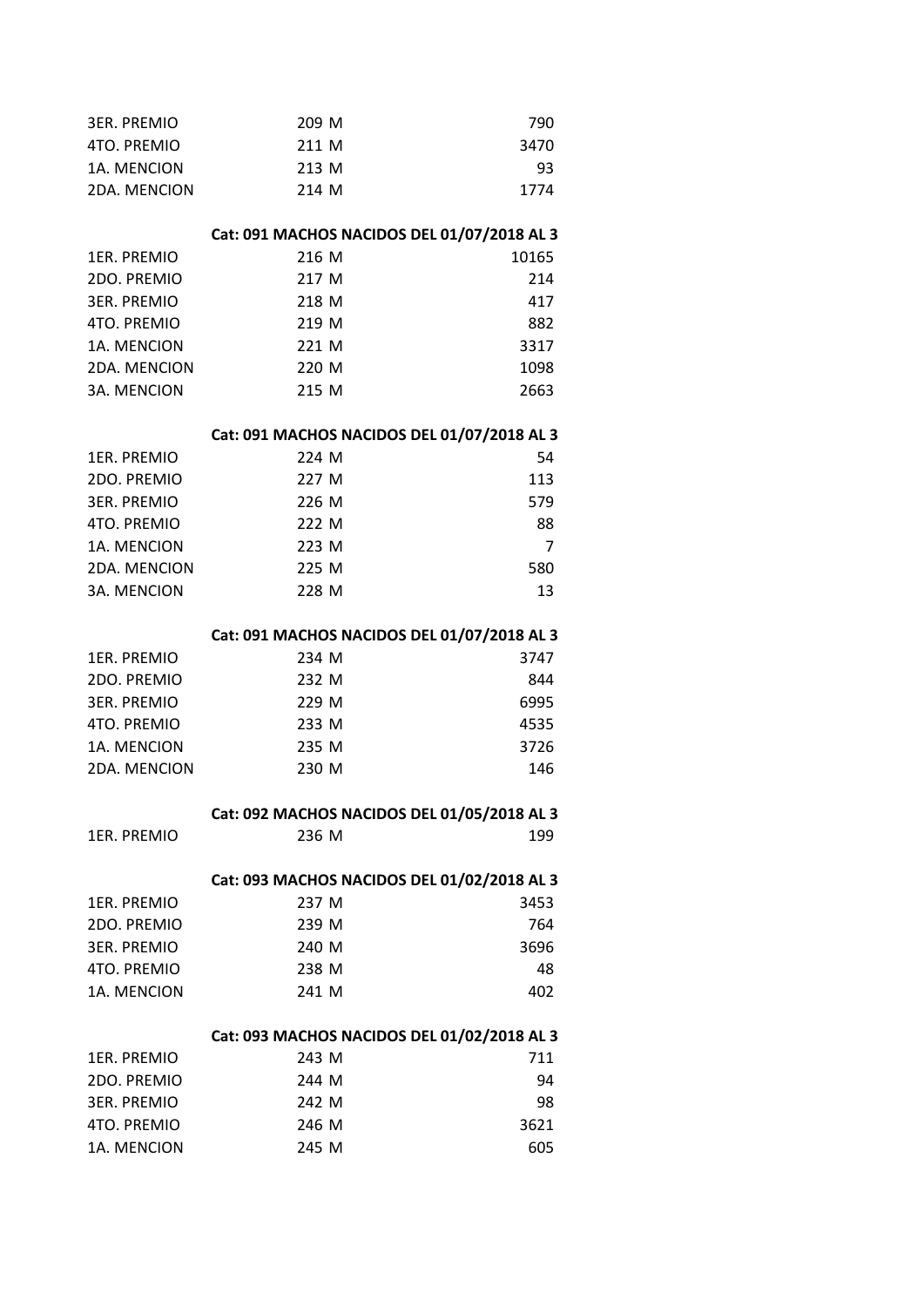| 1ER. PREMIO        | 280 M                                       | 6546        |
|--------------------|---------------------------------------------|-------------|
|                    | Cat: 096 MACHOS NACIDOS DEL 01/08/2017 AL 3 |             |
|                    |                                             |             |
| 1A. MENCION        | 279 M                                       | 20          |
| 4TO. PREMIO        | 278 M                                       | 277         |
| <b>3ER. PREMIO</b> | 277 M                                       | 3164        |
| 2DO. PREMIO        | 275 M                                       | 716         |
| 1ER. PREMIO        | 276 M                                       | 1657        |
|                    | Cat: 096 MACHOS NACIDOS DEL 01/08/2017 AL 3 |             |
| 1A. MENCION        | 272 M                                       | 278         |
| 4TO. PREMIO        | 270 M                                       | 17          |
| <b>3ER. PREMIO</b> | 274 M                                       | 136         |
| 2DO. PREMIO        | 271 M                                       | 1611        |
| 1ER. PREMIO        | 273 M                                       | 1605        |
|                    | Cat: 096 MACHOS NACIDOS DEL 01/08/2017 AL 3 |             |
| 1A. MENCION        | 268 M                                       | 195         |
| 4TO. PREMIO        | 265 M                                       | 179         |
| <b>3ER. PREMIO</b> | 267 M                                       | 293         |
| 2DO. PREMIO        | 266 M                                       | 3215        |
| 1ER. PREMIO        | 269 M                                       | 367         |
|                    | Cat: 096 MACHOS NACIDOS DEL 01/08/2017 AL 3 |             |
|                    |                                             |             |
| 1A. MENCION        | 258 M                                       | 3333        |
| 4TO. PREMIO        | 262 M                                       | 516         |
| <b>3ER. PREMIO</b> | 264 M                                       | 3235        |
| 2DO. PREMIO        | 263 M                                       | 10076       |
| <b>1ER. PREMIO</b> | 259 M                                       | 190         |
|                    | Cat: 096 MACHOS NACIDOS DEL 01/08/2017 AL 3 |             |
| <b>3ER. PREMIO</b> | 256 M                                       | 3347        |
| 2DO. PREMIO        | 257 M                                       | 3344        |
| <b>1ER. PREMIO</b> | 255 M                                       | 6740        |
|                    | Cat: 095 MACHOS NACIDOS DEL 01/10/2017 AL 3 |             |
| 4TO. PREMIO        | 252 M                                       | 287         |
| <b>3ER. PREMIO</b> | 251 M                                       | 299         |
| 2DO. PREMIO        | 254 M                                       | <b>B531</b> |
| 1ER. PREMIO        | 253 M                                       | 529         |
|                    | Cat: 095 MACHOS NACIDOS DEL 01/10/2017 AL 3 |             |
| 4TO. PREMIO        |                                             | 8           |
| <b>3ER. PREMIO</b> | 250 M<br>248 M                              | 150         |
| 2DO. PREMIO        | 247 M                                       | 755         |
| 1ER. PREMIO        | 249 M                                       | 747         |
|                    | Cat: 095 MACHOS NACIDOS DEL 01/10/2017 AL 3 |             |
|                    |                                             |             |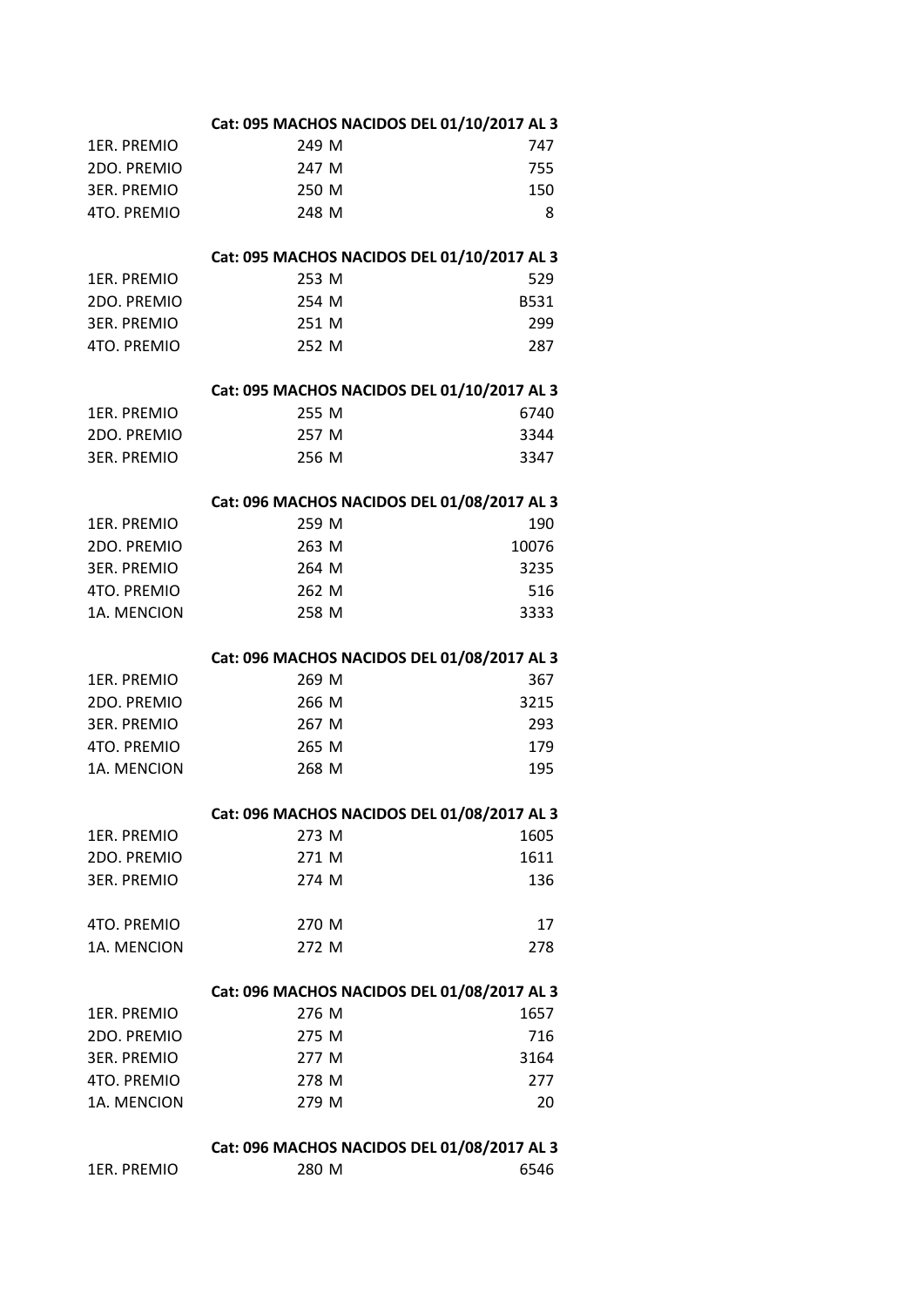| 2DO. PREMIO        | 281 M                                        | 6534 |
|--------------------|----------------------------------------------|------|
| <b>3ER. PREMIO</b> | 282 M                                        | 6535 |
| 4TO. PREMIO        | 283 M                                        | 53   |
|                    |                                              |      |
|                    | Cat: 097 MACHOS NACIDOS DEL 01/06/2017 AL 3  |      |
| <b>1ER. PREMIO</b> | 286 M                                        | 98   |
| 2DO. PREMIO        | 285 M                                        | 16   |
| <b>3ER. PREMIO</b> | 284 M                                        | 11   |
|                    | Cat: 098 MACHOS NACIDOS DEL 01/02/2017 AL 3  |      |
| <b>1ER. PREMIO</b> | 290 M                                        | 641  |
| 2DO. PREMIO        | 288 M                                        | 29   |
| <b>3ER. PREMIO</b> | 289 M                                        | 3224 |
| 4TO. PREMIO        | 287 M                                        | 360  |
|                    | Cat: 098 MACHOS NACIDOS DEL 01/02/2017 AL 3  |      |
| <b>1ER. PREMIO</b> | 292 M                                        | 39   |
| 2DO. PREMIO        | 293 M                                        | 129  |
|                    |                                              |      |
|                    | Cat: 099 MACHOS NACIDOS ANTES DEL 31/01/20   |      |
| 1ER. PREMIO        | 295 M                                        | 52   |
| 2DO. PREMIO        | 296 M                                        | 651  |
| <b>3ER. PREMIO</b> | 297 M                                        | 172  |
| 4TO. PREMIO        | 298 M                                        | 121  |
|                    | Cat: 099 MACHOS NACIDOS ANTES DEL 31/01/20   |      |
| <b>1ER. PREMIO</b> | 300 M                                        | 2995 |
| 2DO. PREMIO        | 301 M                                        | 3186 |
| <b>3ER. PREMIO</b> | 302 M                                        | 3061 |
| 4TO. PREMIO        | 299 M                                        | 9901 |
|                    | Cat: 100 HEMBRAS NACIDAS DEL 01/10/2018 AL : |      |
| 1ER. PREMIO        | 304 H                                        | 307  |
| 2DO. PREMIO        | 303 H                                        | 704  |
| <b>3ER. PREMIO</b> | 306 H                                        | 290  |
| 4TO. PREMIO        | 305 H                                        | 74   |
| 1A. MENCION        | 307 H                                        | 692  |
|                    | Cat: 100 HEMBRAS NACIDAS DEL 01/10/2018 AL 3 |      |
| <b>1ER. PREMIO</b> | 311 H                                        | 817  |
| 2DO. PREMIO        | 312 H                                        | 424  |
| <b>3ER. PREMIO</b> | 309 H                                        | 4606 |
| 4TO. PREMIO        | 308 H                                        | 219  |
| 1A. MENCION        | 310 H                                        | 1171 |
|                    | Cat: 101 HEMBRAS NACIDAS DEL 01/09/2018 AL : |      |
| 1ER. PREMIO        | 319 H                                        | 384  |
| 2DO. PREMIO        | 316 H                                        | 595  |
|                    |                                              |      |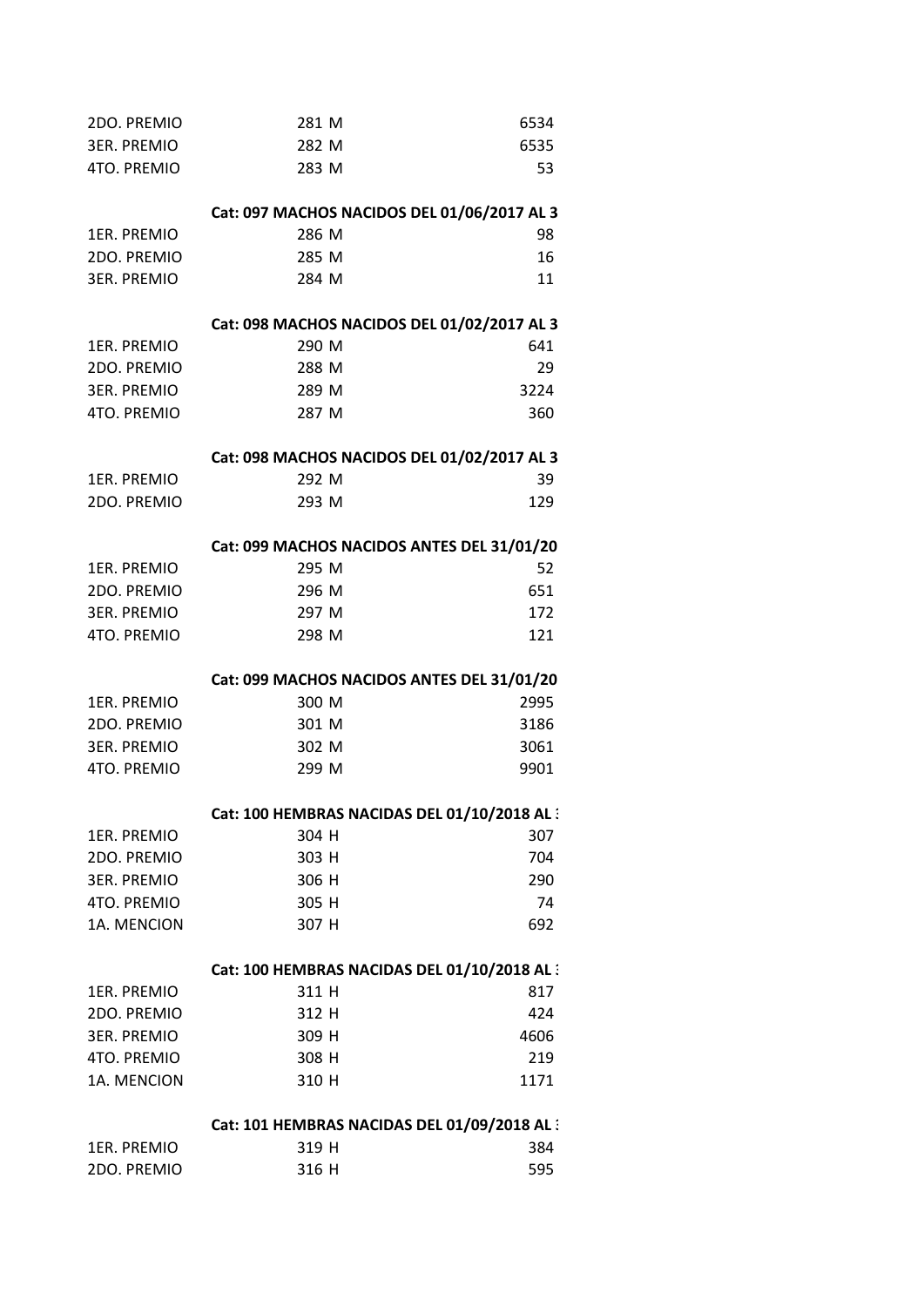| <b>3ER. PREMIO</b>  | 315 H                                        | 94           |
|---------------------|----------------------------------------------|--------------|
| 4TO. PREMIO         | 313 H                                        | 330          |
| 1A. MENCION         | 318 H                                        | 819          |
| 2DA. MENCION        | 317 H                                        | 818          |
| <b>3A. MENCION</b>  | 314 H                                        | 7            |
|                     | Cat: 101 HEMBRAS NACIDAS DEL 01/09/2018 AL : |              |
| 1ER. PREMIO         | 326 H                                        | 169          |
| 2DO. PREMIO         | 327 H                                        | 623          |
| <b>3ER. PREMIO</b>  | 325 H                                        | 172          |
| 4TO. PREMIO         | 324 H                                        | 379          |
| 1A. MENCION         | 322 H                                        | 445          |
| 2DA. MENCION        | 321 H                                        | 815          |
| <b>3A. MENCION</b>  | 323 H                                        | 441          |
|                     | Cat: 101 HEMBRAS NACIDAS DEL 01/09/2018 AL : |              |
| <b>1ER. PREMIO</b>  | 328 H                                        | 3478         |
| 2DO. PREMIO         | 330 H                                        | 588          |
| <b>3ER. PREMIO</b>  | 332 H                                        | 2797         |
| 4TO. PREMIO         | 333 H                                        | 72           |
| 1A. MENCION         | 335 H                                        | 583          |
| 2DA. MENCION        | 329 H                                        | 2811         |
| 3A. MENCION         | 331 H                                        | 205          |
|                     | Cat: 101 HEMBRAS NACIDAS DEL 01/09/2018 AL : |              |
| 1ER. PREMIO         | 336 H                                        | 93           |
| 2DO. PREMIO         | 340 H                                        | 3367         |
| <b>3ER. PREMIO</b>  | 337 H                                        | 2691         |
| 4TO. PREMIO         | 341 H                                        | 8            |
| 1A. MENCION         | 338 H                                        | 229          |
| 2DA. MENCION        | 342 H                                        | $\mathbf{1}$ |
|                     |                                              |              |
| 3A. MENCION         | 339 H                                        | 2679         |
|                     | Cat: 102 HEMBRAS NACIDAS DEL 01/07/2018 AL : |              |
| <b>1ER. PREMIO</b>  | 346 H                                        | 224          |
| 2DO. PREMIO         | 347 H                                        | 1717         |
| <b>3ER. PREMIO</b>  | 345 H                                        | 76           |
| 4TO. PREMIO         | 348 H                                        | 883          |
| 1A. MENCION         | 349 H                                        | 477          |
| <b>2DA. MENCION</b> | 344 H                                        | 3359         |
| 3A. MENCION         | 343 H                                        | 148          |
|                     | Cat: 102 HEMBRAS NACIDAS DEL 01/07/2018 AL : |              |
| 1ER. PREMIO         | 357 H                                        | 10161        |
| 2DO. PREMIO         | 350 H                                        | 10170        |
| <b>3ER. PREMIO</b>  | 354 H                                        | 10164        |
| 4TO. PREMIO         | 353 H                                        | 779          |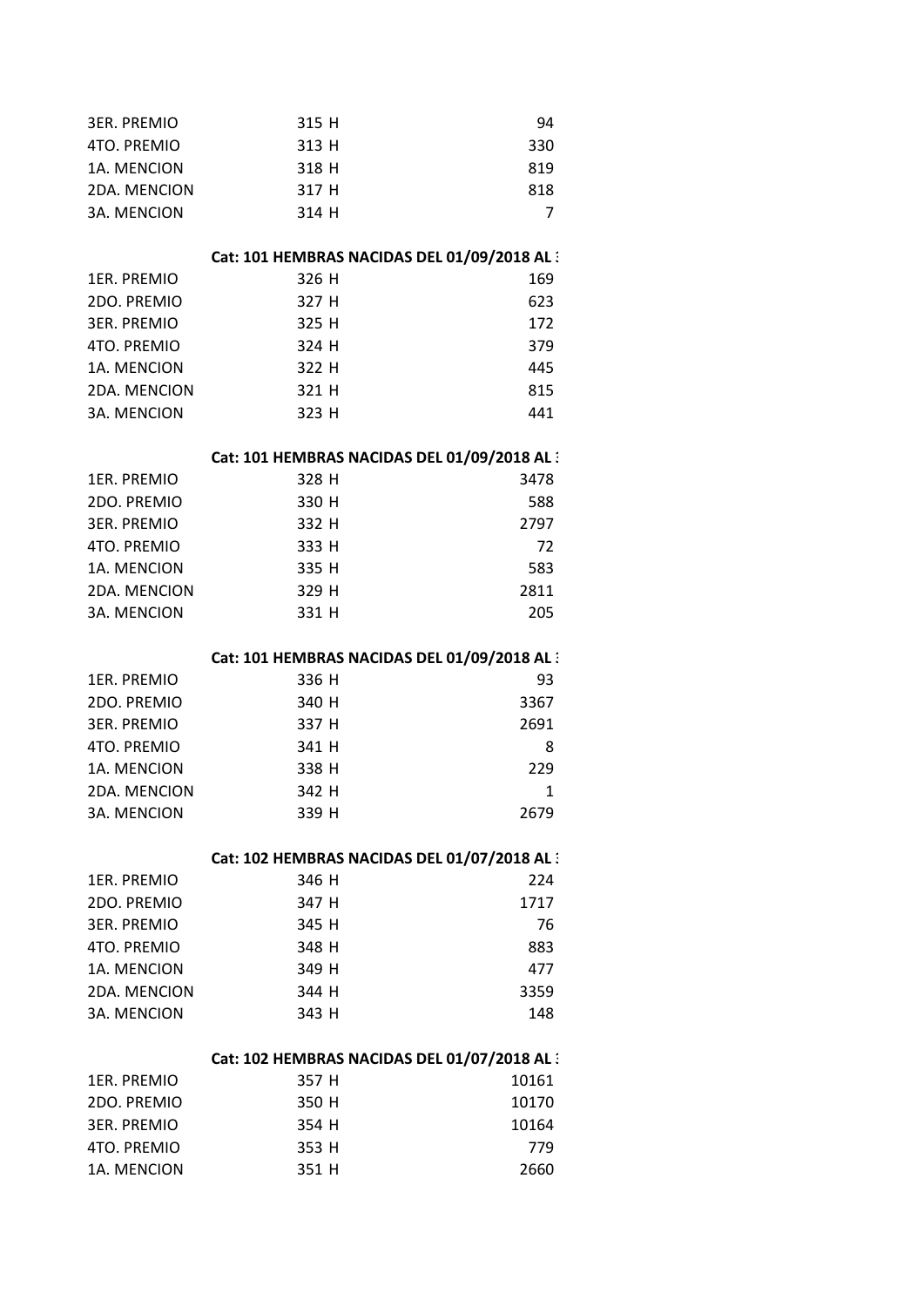| 2DA. MENCION       | 352 H                                        | 91             |
|--------------------|----------------------------------------------|----------------|
|                    | Cat: 102 HEMBRAS NACIDAS DEL 01/07/2018 AL 3 |                |
| 1ER. PREMIO        | 359 H                                        | 378            |
| 2DO. PREMIO        | 363 H                                        | 45             |
| <b>3ER. PREMIO</b> | 361 H                                        | 377            |
| 4TO. PREMIO        | 364 H                                        | 578            |
| 1A. MENCION        | 358 H                                        | 3322           |
| 2DA. MENCION       | 362 H                                        | 569            |
|                    | Cat: 102 HEMBRAS NACIDAS DEL 01/07/2018 AL 3 |                |
| 1ER. PREMIO        | 369 H                                        | 3738           |
| 2DO. PREMIO        | 367 H                                        | $\overline{2}$ |
| <b>3ER. PREMIO</b> | 371 H                                        | 3733           |
| 4TO. PREMIO        | 368 H                                        | 137            |
| 1A. MENCION        | 365 H                                        | 115            |
| 2DA. MENCION       | 366 H                                        | 571            |
|                    | Cat: 103 HEMBRAS NACIDAS DEL 01/05/2018 AL : |                |
| 1ER. PREMIO        | 374 H                                        | 6948           |
| 2DO. PREMIO        | 372 H                                        | 195            |
| <b>3ER. PREMIO</b> | 373 H                                        | 811            |
|                    | Cat: 104 HEMBRAS NACIDAS DEL 01/02/2018 AL 3 |                |
| 1ER. PREMIO        | 378 H                                        | 568            |
| 2DO. PREMIO        | 377 H                                        | 178            |
| <b>3ER. PREMIO</b> | 375 H                                        | 137            |
| 4TO. PREMIO        | 376 H                                        | 177            |
|                    | Cat: 104 HEMBRAS NACIDAS DEL 01/02/2018 AL : |                |
| 1ER. PREMIO        | 383 H                                        | 708            |
| 2DO. PREMIO        | 379 H                                        | 168            |
| <b>3ER. PREMIO</b> | 380 H                                        | 132            |
| 4TO. PREMIO        | 382 H                                        | 4514           |
|                    | Cat: 104 HEMBRAS NACIDAS DEL 01/02/2018 AL : |                |
| 1ER. PREMIO        | 384 H                                        | 707            |
| 2DO. PREMIO        | 385 H                                        | 95             |
| <b>3ER. PREMIO</b> | 386 H                                        | 3654           |
| 4TO. PREMIO        | 387 H                                        | 778            |
|                    | Cat: 105 HEMBRAS NACIDAS DEL 01/12/2017 AL 3 |                |
| 1ER. PREMIO        | 388 H                                        | 597            |
| 2DO. PREMIO        | 389 H                                        | 95             |

**Cat: 106 HEMBRAS NACIDAS DEL 01/10/2017 AL 3**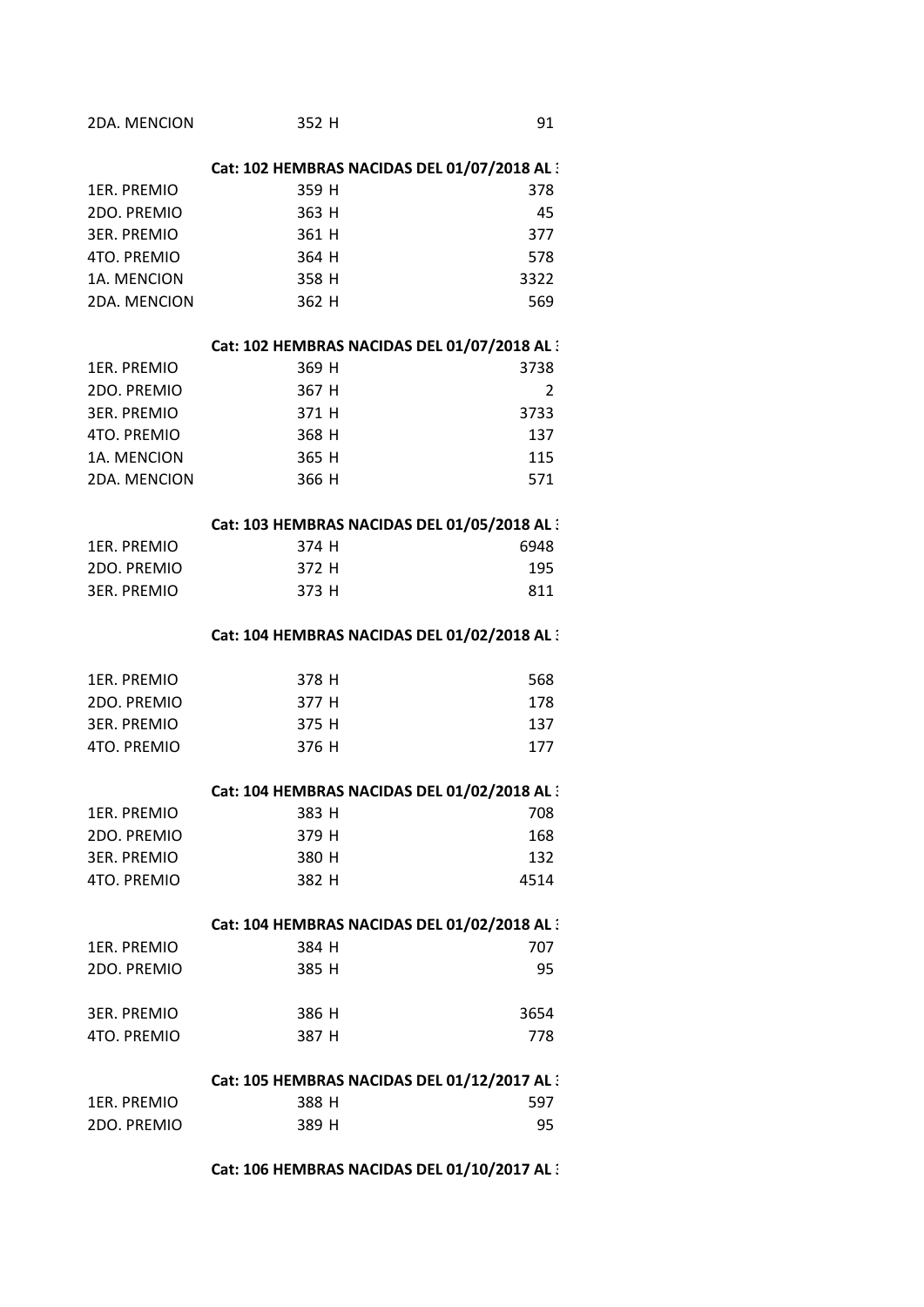| 1ER. PREMIO        | 392 H                                        | 291         |
|--------------------|----------------------------------------------|-------------|
| 2DO. PREMIO        | 390 H                                        | 128         |
| <b>3ER. PREMIO</b> | 394 H                                        | <b>B535</b> |
|                    | Cat: 106 HEMBRAS NACIDAS DEL 01/10/2017 AL : |             |
| 1ER. PREMIO        | 397 H                                        | 6723        |
| 2DO. PREMIO        | 395 H                                        | 62          |
| <b>3ER. PREMIO</b> | 396 H                                        | 522         |
|                    | Cat: 106A HEMBRAS NACIDAS DEL 1/10/2017 AL   |             |
| 1ER. PREMIO        | 393 H                                        | 4444        |
| 2DO. PREMIO        | 391 H                                        | 715         |
|                    | Cat: 107 HEMBRAS NACIDAS DEL 01/08/2017 AL : |             |
| 1ER. PREMIO        | 398 H                                        | 188         |
| 2DO. PREMIO        | 400 H                                        | 369         |
| <b>3ER. PREMIO</b> | 401 H                                        | 368         |
| 4TO. PREMIO        | 399 H                                        | 372         |
| 1A. MENCION        | 402 H                                        | 41          |
|                    | Cat: 107 HEMBRAS NACIDAS DEL 01/08/2017 AL : |             |
| 1ER. PREMIO        | 406 H                                        | 668         |
| 2DO. PREMIO        | 407 H                                        | 1604        |
| <b>3ER. PREMIO</b> | 403 H                                        | 42          |
| 4TO. PREMIO        | 405 H                                        | 3193        |
|                    | Cat: 107 HEMBRAS NACIDAS DEL 01/08/2017 AL : |             |
| <b>1ER. PREMIO</b> | 410 H                                        | 10043       |
| 2DO. PREMIO        | 411 H                                        | 10040       |
| <b>3ER. PREMIO</b> | 408 H                                        | 1481        |
| 4TO. PREMIO        | 409 H                                        | 6           |
|                    | Cat: 107 HEMBRAS NACIDAS DEL 01/08/2017 AL:  |             |
| 1ER. PREMIO        | 416 H                                        | 3607        |
| 2DO. PREMIO        | 412 H                                        | 6578        |
| <b>3ER. PREMIO</b> | 415 H                                        | 3149        |
| 4TO. PREMIO        | 414 H                                        | 655         |
|                    | Cat: 107A HEMBRAS NACIDAS DEL 01/08/2017 AI  |             |
| 1ER. PREMIO        | 417 H                                        | 297         |
|                    | Cat: 108 HEMBRAS NACIDAS DEL 01/06/2017 AL:  |             |
| 1ER. PREMIO        | 421 H                                        | 96          |
| 2DO. PREMIO        | 418 H                                        | 10          |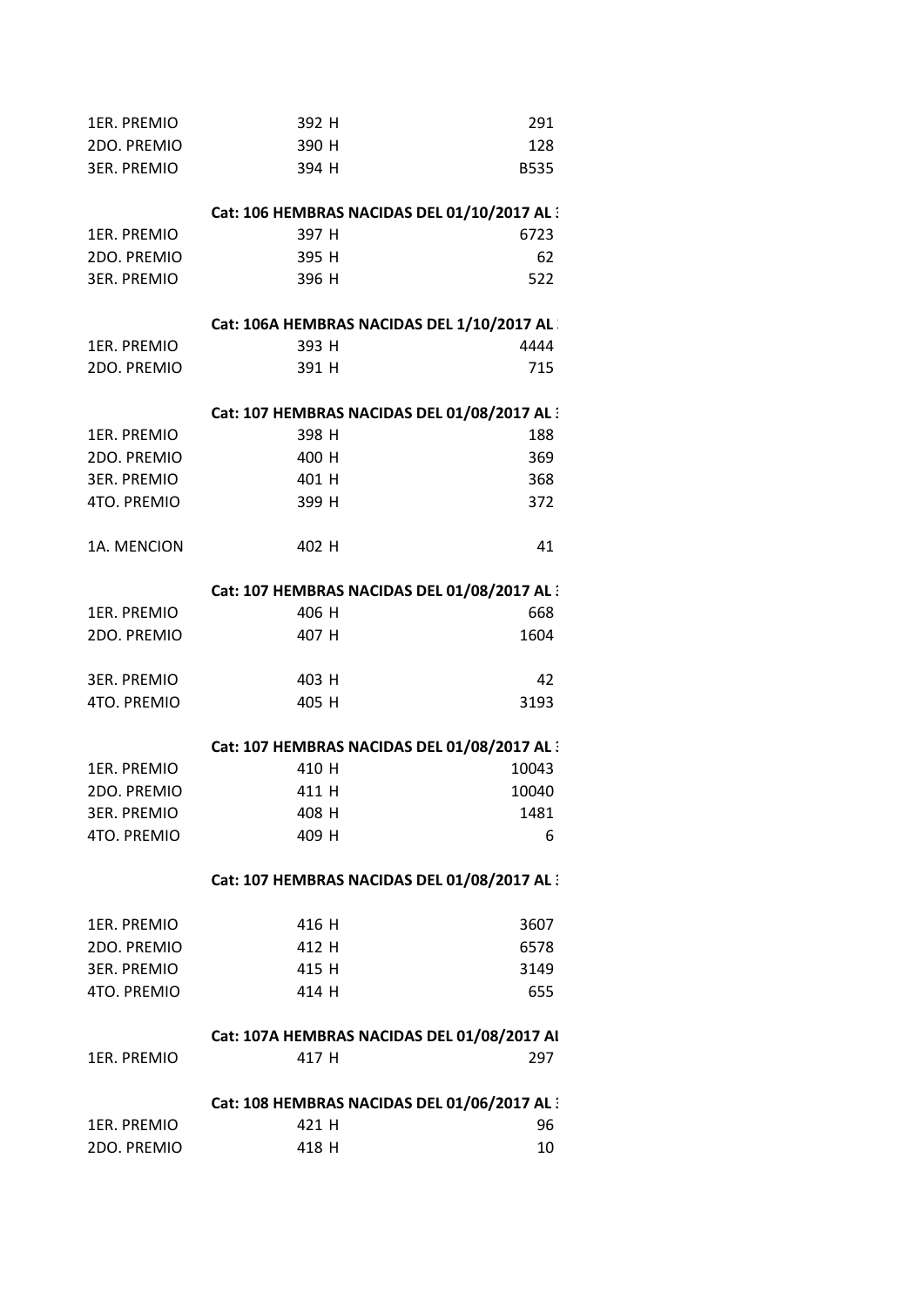**Cat: 108A HEMBRAS NACIDAS DEL 01/06/2017 AL**

| <b>1ER. PREMIO</b> | 420 H                                           | 3388  |
|--------------------|-------------------------------------------------|-------|
|                    | Cat: 109 HEMBRAS NACIDAS DEL 01/02/2017 AL 3    |       |
| 1ER. PREMIO        | 423 H                                           | 88    |
| 2DO. PREMIO        | 422 H                                           | 424   |
|                    | Cat: 109A HEMBRAS NACIDAS DEL 01/02/2017 AI     |       |
| 1ER. PREMIO        | 425 H                                           | 123   |
|                    | Cat: 110 HEMBRAS NACIDAS ANTES DEL 31/01/20     |       |
| 1ER. PREMIO        | 426 H                                           | 51    |
| 2DO. PREMIO        | 429 H                                           | 3224  |
| 3ER. PREMIO        | 436 H                                           | 9899  |
| 4TO. PREMIO        | 427 H                                           | 402   |
|                    | Cat: 110 HEMBRAS NACIDAS ANTES DEL 31/01/20     |       |
| 1ER. PREMIO        | 437 H                                           | 546   |
| 2DO. PREMIO        | 430 H                                           | 1335  |
| <b>3ER. PREMIO</b> | 432 H                                           | 345   |
| 4TO. PREMIO        | 431 H                                           | 351   |
|                    | Cat: 110 HEMBRAS NACIDAS ANTES DEL 31/01/20     |       |
| 1ER. PREMIO        | 438 H                                           | 6030  |
| 2DO. PREMIO        | 433 H                                           | 52    |
| <b>3ER. PREMIO</b> | 435 H                                           | 47    |
|                    | Cat: 110A HEMBRAS NACIDAS ANTES DEL 31/01/.     |       |
| <b>1ER. PREMIO</b> | 428 H                                           | 3031  |
|                    | <b>CAMPEON TERNERO MENOR</b>                    |       |
|                    | 186 M                                           | 260   |
|                    | <b>RESERVADO CAMPEON TERNERO MENOR</b>          |       |
|                    | 191 M                                           | 423   |
|                    | <b>TERCER MEJOR TERNERO MENOR</b>               |       |
|                    | 184 M                                           | 3588  |
|                    | <b>CAMPEON TERNERO INTERMEDIO</b>               |       |
|                    | 208 M                                           | 1159  |
|                    | <b>RESERVADO CAMPEON TERNERO INTERMEDIO</b>     |       |
|                    | 212 M                                           | 7043  |
|                    | <b>TERCER MEJOR TERNERO INTERMEDIO</b><br>198 M |       |
|                    | <b>CAMPEON TERNERO MAYOR</b>                    | 181   |
|                    | 224 M                                           | 54    |
|                    |                                                 |       |
|                    | <b>RESERVADO CAMPEON TERNERO MAYOR</b>          |       |
|                    | 216 M                                           | 10165 |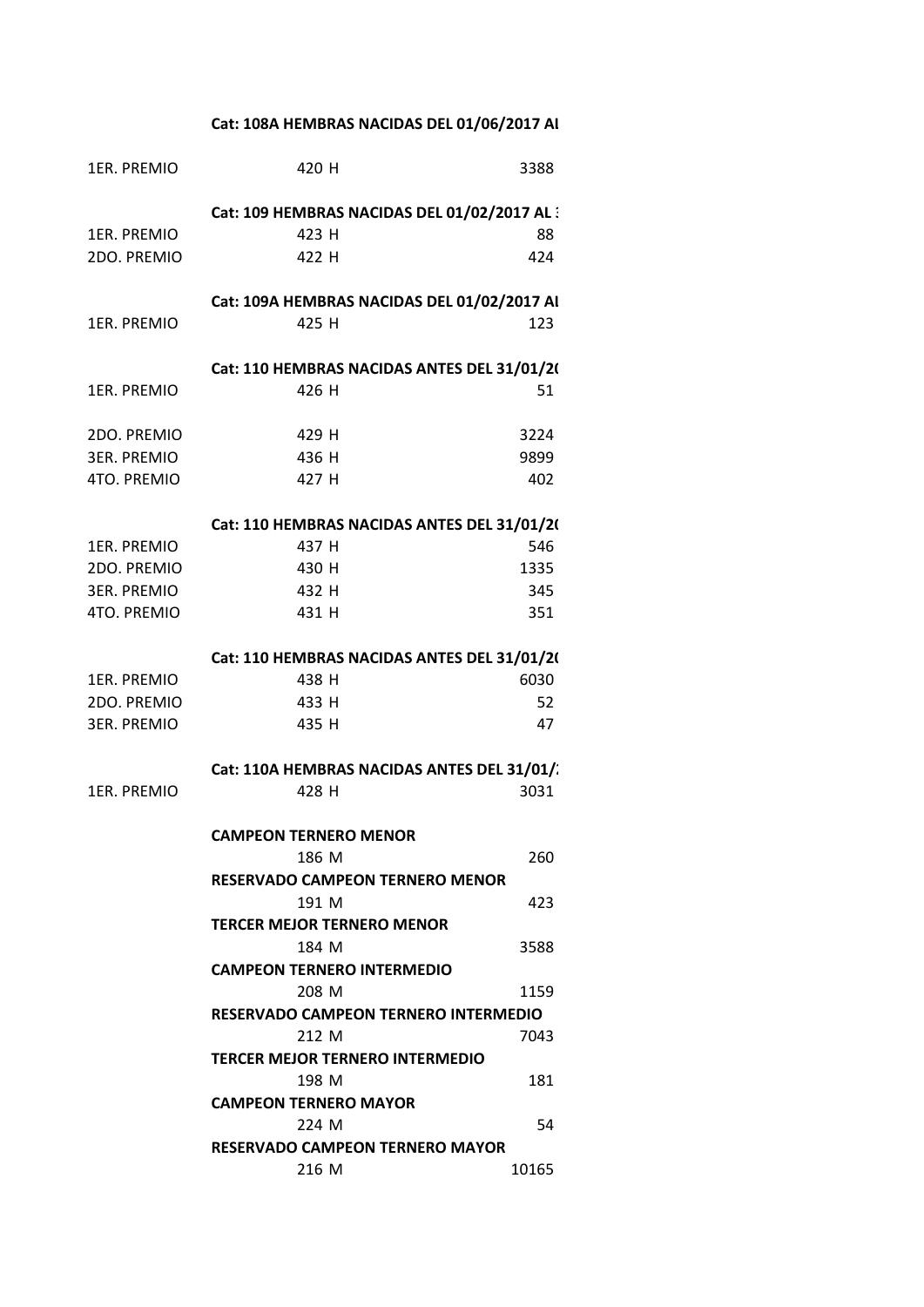| <b>TERCER MEJOR TERNERO MAYOR</b>     |      |
|---------------------------------------|------|
| 217 M                                 | 214  |
| <b>CAMPEON JUNIOR</b>                 |      |
| 243 M                                 | 711  |
| <b>RESERVADO CAMPEON JUNIOR</b>       |      |
| 237 M                                 | 3453 |
| <b>TERCER MEJOR JUNIOR</b>            |      |
| 236 M                                 | 199  |
| <b>CAMPEONA JUNIOR</b>                |      |
| 383 H                                 | 708  |
| RESERVADA CAMPEONA JUNIOR             |      |
| 384 H                                 | 707  |
| <b>TERCER MEJOR JUNIOR</b>            |      |
| 379 H                                 | 168  |
| <b>CAMPEON DOS AÑOS MENOR</b>         |      |
| 255 M                                 | 6740 |
| RESERVADO CAMPEON DOS AÑOS MENOR      |      |
| 249 M                                 | 747  |
| <b>TERCER MEJOR DOS AÑOS MENOR</b>    |      |
| 257 M                                 | 3344 |
| <b>CAMPEON DOS AÑOS MAYOR</b>         |      |
| 280 M                                 | 6546 |
| RESERVADO CAMPEON DOS AÑOS MAYOR      |      |
| 276 M                                 | 1657 |
| <b>TERCER MEJOR DOS AÑOS MAYOR</b>    |      |
| 275 M                                 | 716  |
| <b>CAMPEON TORO JOVEN</b>             |      |
| 292 M                                 | 39   |
| <b>RESERVADO CAMPEON TORO JOVEN</b>   |      |
| 293 M                                 | 129  |
| <b>TERCER MEJOR TORO JOVEN</b>        |      |
| 290 M                                 | 641  |
| <b>CAMPEON SENIOR</b>                 |      |
| 295 M                                 | 52   |
| <b>RESERVADO CAMPEON SENIOR</b>       |      |
| 300 M                                 | 2995 |
| <b>TERCER MEJOR SENIOR</b>            |      |
| 301 M                                 | 3186 |
| <b>CAMPEONA TERNERA MENOR</b>         |      |
| 304 H                                 | 307  |
| RESERVADA CAMPEONA TERNERA MENOR      |      |
| 311 H                                 | 817  |
| <b>TERCER MEJOR TERNERA MENOR</b>     |      |
| 312 H                                 | 424  |
| CAMPEONA TERNERA INTERMEDIA           |      |
| 336 H                                 | 93   |
| RESERVADA CAMPEONA TERNERA INTERMEDIA |      |
| 326 H                                 | 169  |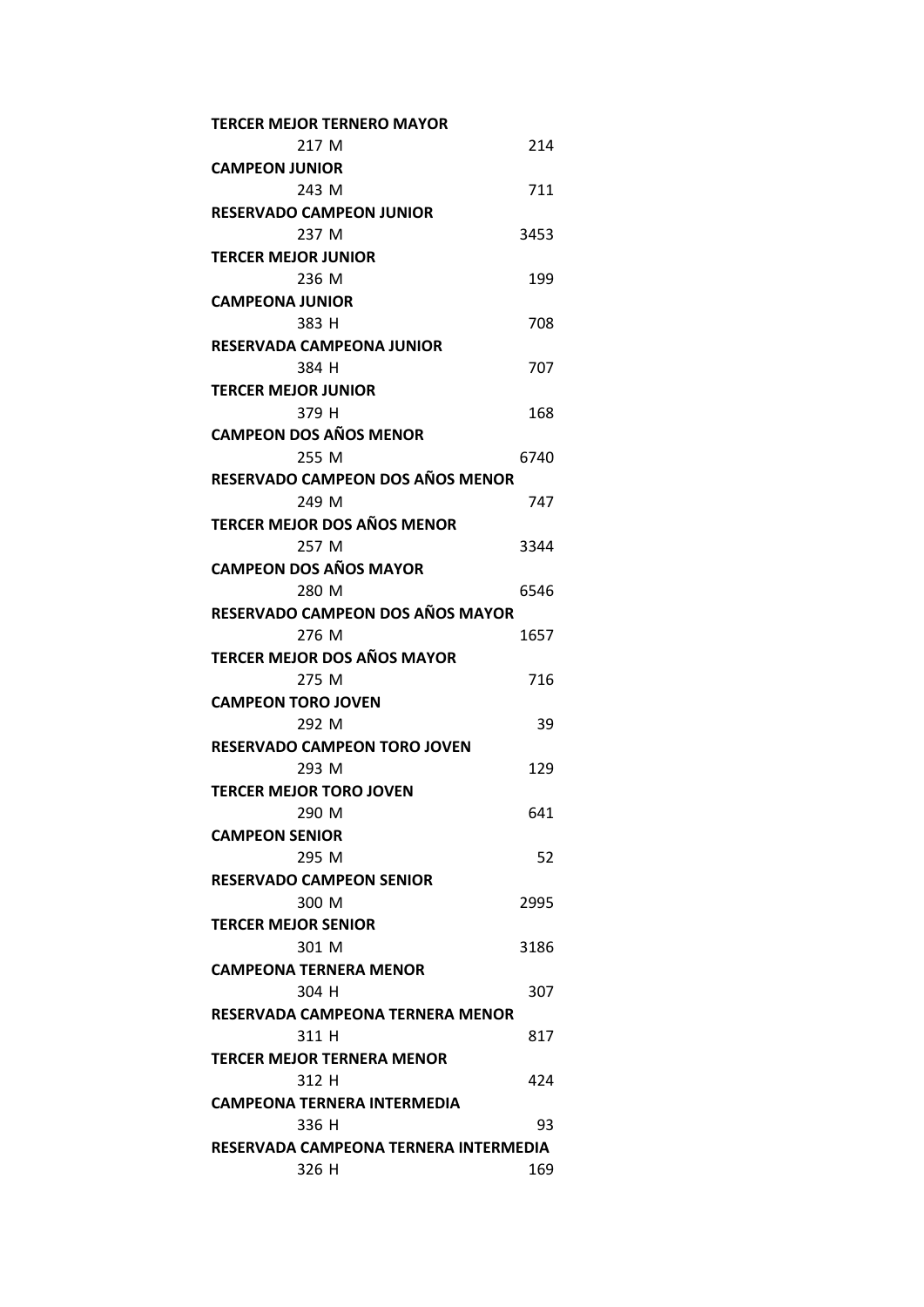| TERCER MEJOR TERNERA INTERMEDIA      |       |
|--------------------------------------|-------|
| 328 H                                | 3478  |
| <b>CAMPEONA TERNERA MAYOR</b>        |       |
| 369 H                                | 3738  |
| RESERVADA CAMPEONA TERNERA MAYOR     |       |
| 357 H                                | 10161 |
| <b>TERCER MEJOR TERNERA MAYOR</b>    |       |
| 367 H                                | 2     |
| <b>CAMPEONA VAQUILLONA MENOR</b>     |       |
| 388 H                                | 597   |
| RESERVADA CAMPEONA VAQUILLONA MENOR  |       |
| 389 H                                | 95    |
| <b>TERCER MEJOR VAQUILLONA MENOR</b> |       |
| 392 H                                | 291   |
| <b>CAMPEONA VAQUILLONA MAYOR</b>     |       |
| 398 H                                | 188   |
| RESERVADA CAMPEONA VAQUILLONA MAYOR  |       |
|                                      |       |
| 420 H                                | 3388  |
| <b>TERCER MEJOR VAQUILLONA MAYOR</b> |       |
| 400 H                                | 369   |
| <b>CAMPEONA VACA JOVEN</b>           |       |
| 425 H                                | 123   |
| RESERVADA CAMPEONA VACA JOVEN        |       |
| 423 H                                | 88    |
| <b>TERCER MEJOR VACA JOVEN</b>       |       |
| 422 H                                | 424   |
| <b>CAMPEONA VACAS</b>                |       |
| 437 H                                | 546   |
| RESERVADA CAMPEONA VACAS             |       |
| 430 H                                | 1335  |
|                                      |       |
| TERCER MEJOR VACAS                   |       |
| 438 H                                | 6030  |
| <b>GRAN CAMPEON MACHO</b><br>280 M   | 6546  |
|                                      |       |
| RESERVADO GRAN CAMPEON MACHO         |       |
| 295 M                                | 52    |
| <b>TERCER MEJOR MACHO</b>            |       |
| 276 M                                | 1657  |
| <b>GRAN CAMPEONA HEMBRA</b>          |       |
| 398 H                                | 188   |
| RESERVADA GRAN CAMPEONA HEMBRA       |       |
| 437 H                                | 546   |
| <b>TERCER MEJOR HEMBRA</b>           |       |
|                                      |       |
| 420 H                                | 3388  |

**Al Conjunto de Machos A. Angus ‐ Premios Soc. C virgen**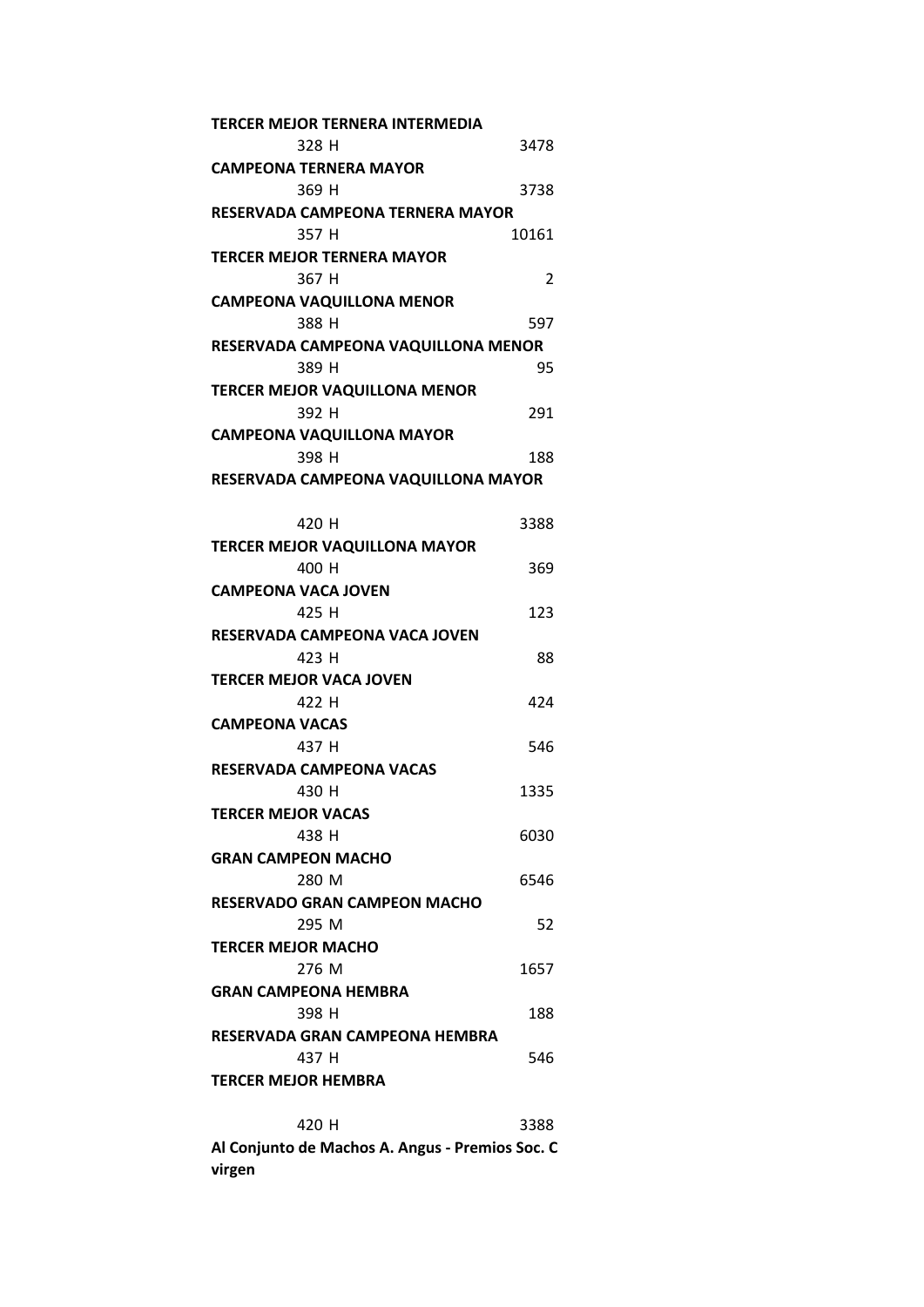280 M 6546 398 H 188 280 M 6546 280 M 6546 **A la mejor Pareja A. Angus ‐ Premio Tomas Pamp A los Mejores Cuartos Traseros A.Angus ‐ Premio Premio al mejor animal s/d de sexo A. Angus ‐ Pre**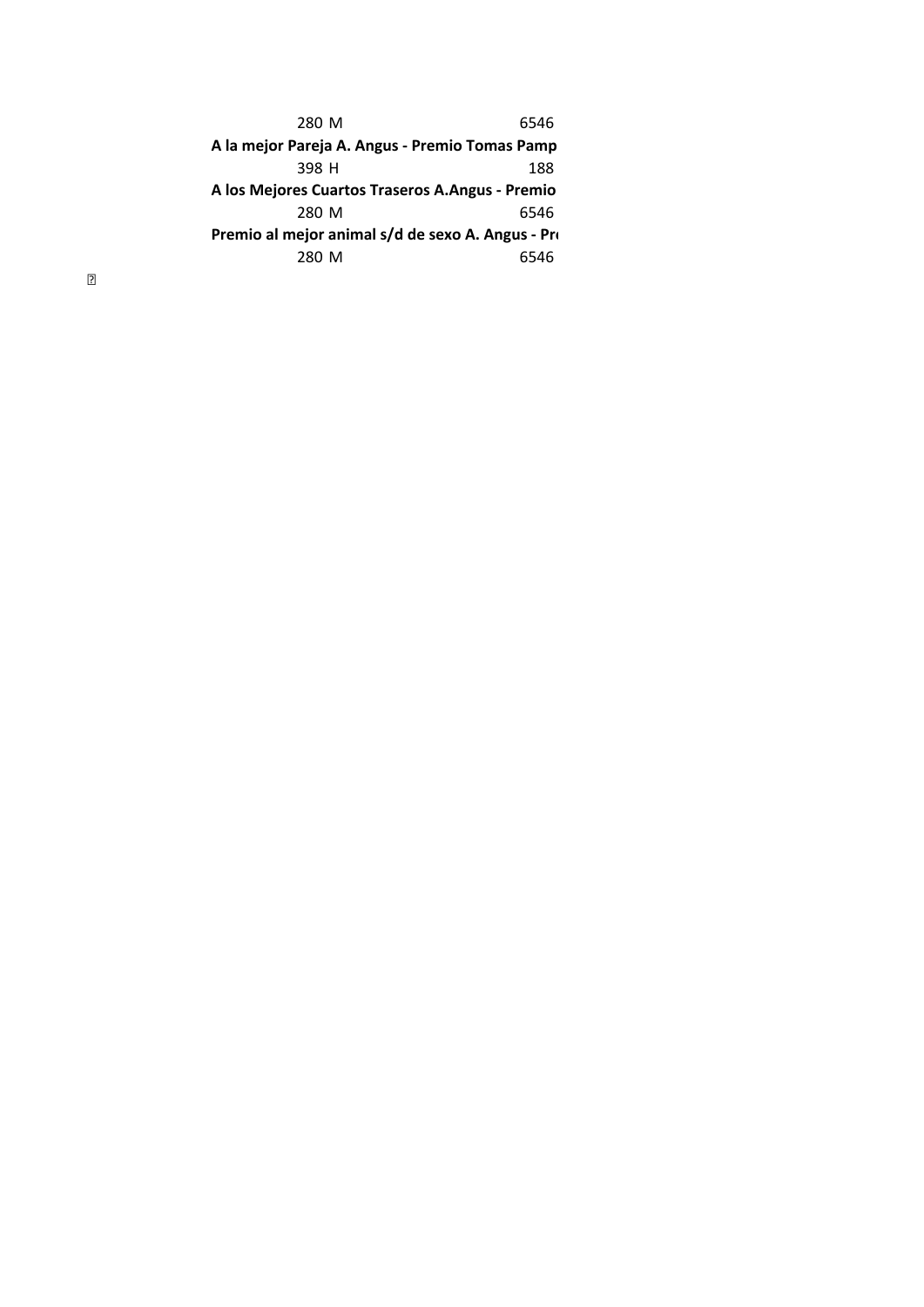### **Expositor**

### **1/12/2018 ‐ TERNERO MENOR Serie 1**

SAN GREGORIO GANADERA LTDA. MARTIGANI OLIVERA, OCTAVIO ALBERTO MILKLAND LTDA. GRUMBACHER, JACQUES ARMENTANO E HIJOS SOC. CIVIL AGRARIA, JOSE EBATEL S.A.

### **1/12/2018 ‐ TERNERO MENOR Serie 2**

GRUMBACHER, JACQUES IRAZABAL, NAZARIO BENTANCUR, JOSE Y SUC. NELSON BENTANCUR MARTIGANI OLIVERA, OCTAVIO ALBERTO BENTANCUR BANUS, SUC. NELSON

### **1/12/2018 ‐ TERNERO MENOR Serie 3**

PEREZ FRONTINI, JUAN PABLO PEREZ PARDAVILA, VICTORIA BENTANCUR, JOSE Y SUC. NELSON BENTANCUR MAILHOS GANDOS Y OTROS, JORGE L. ERTAX S.A.

### **0/09/2018 ‐ TERNERO INTERMEDIO Serie 1**

EBATEL S.A. GRUMBACHER, JACQUES ZERBINO GAN. S.A., ROBERTO J. RANCHO LUNA S.A. MAILHOS GANDOS Y OTROS, JORGE L. ZERBINO GAN. S.A., ROBERTO J. MARIA ELENA S.R.L.

#### **0/09/2018 ‐ TERNERO INTERMEDIO Serie 2**

UNIVERSIDAD DEL TRABAJO PASO GUAYCURU SOCIEDAD GANADERA ARMENTANO E HIJOS SOC. CIVIL AGRARIA, JOSE RANCHO LUNA S.A. MILKLAND LTDA. EBATEL S.A.

### **0/09/2018 ‐ TERNERO INTERMEDIO Serie 3**

SOC. GAN. EL YUNQUE MARTIGANI OLIVERA, OCTAVIO ALBERTO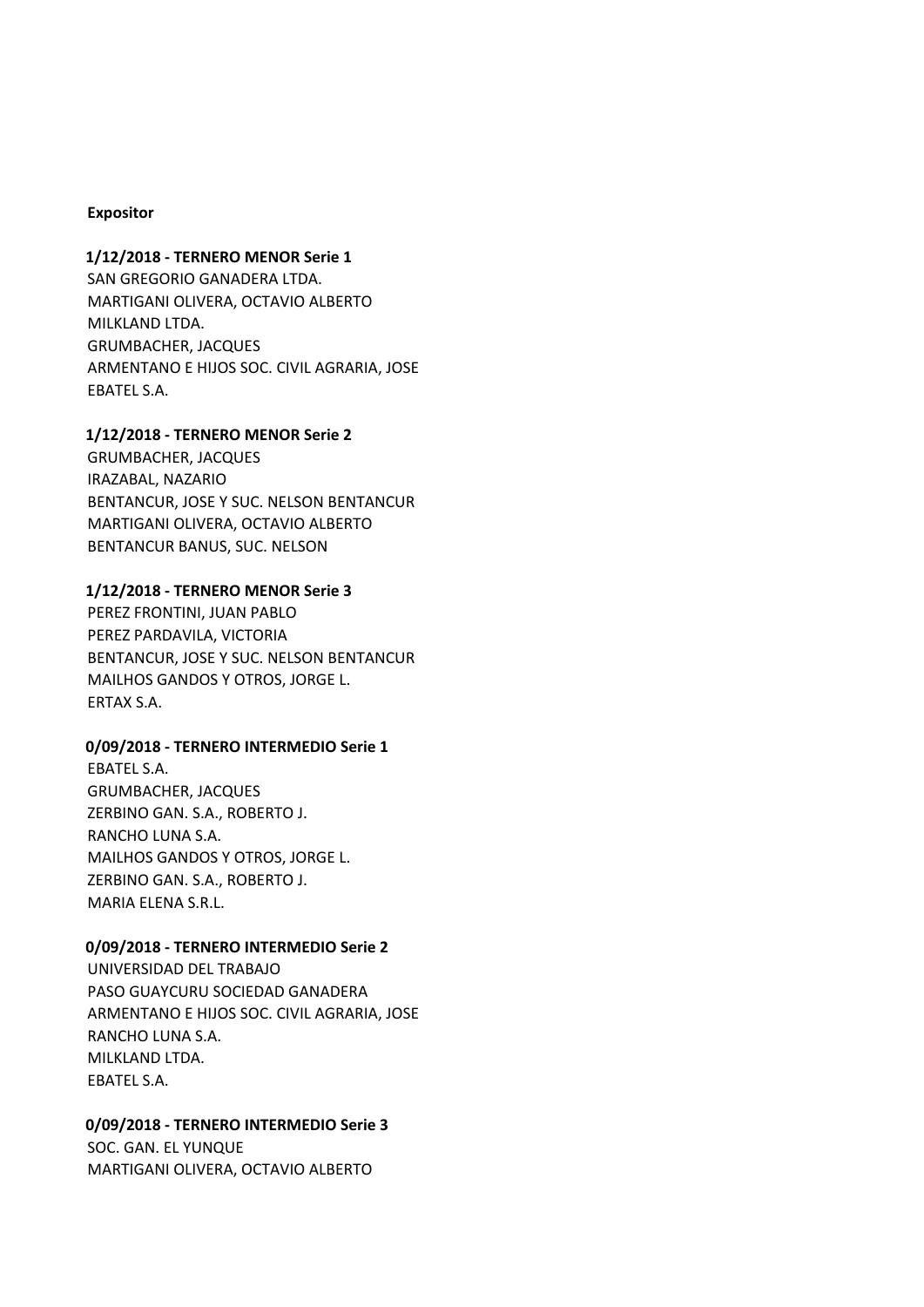RIANI GARCIA, GUSTAVO IRAZABAL, NAZARIO BONOMI DANZA, HECTOR M. SANTA CLOTILDE ASOC. AGRARIA DE RESP. LTDA

### **0/08/2018 ‐ TERNERO MAYOR Serie 1**

BAYUCUA S.C. PEREZ PARDAVILA, VICTORIA VASCO PAMPEANO S.R.L. ALGORTA, IGNACIO Y RAFAEL MAILHOS GANDOS Y OTROS, JORGE L. GANADERA CUMBER Y LA MARTINETA RINCON DE LAS MULAS S.A.

#### **0/08/2018 ‐ TERNERO MAYOR Serie 2**

PASO GUAYCURU SOCIEDAD GANADERA LAS ROSAS ESTANCIA S.R.L. AGROFIN S.A. Y MOROMAR DE SAFICO S.A. EL REBENQUE S.A. LOACES VAGO, ELENA AGROFIN S.A. PEREIRA MEDEIRO, DARVY

#### **0/08/2018 ‐ TERNERO MAYOR Serie 3**

FRIGORIFICO MODELO S.A. SEGREDO ALEMAN, MONICA SOC. GAN. EL YUNQUE BENTANCUR BANUS, SUC. NELSON AGROCIAM S.A. Y FRIGORIFICO MODELO S.A. GENETIC LEADER SRL

#### **0/06/2018 ‐ JUNIOR**

MILKLAND LTDA.

### **0/04/2018 ‐ JUNIOR Serie 1**

IRAZABAL, NAZARIO ZERBINO GAN. S.A., ROBERTO J. FRIGORIFICO MODELO Y LA RUBETA GRAMONT MANENTE, MONIQUE Y NICOLE PEREZ FRONTINI, JUAN PABLO

#### **0/04/2018 ‐ JUNIOR Serie 2**

SOCIEDAD GANADERA SAN SALVADOR LTDA. SAN GREGORIO GANADERA LTDA. SAN GREGORIO GANADERA LTDA. FRIGORIFICO MODELO S.A. MARTIGANI OLIVERA, OCTAVIO ALBERTO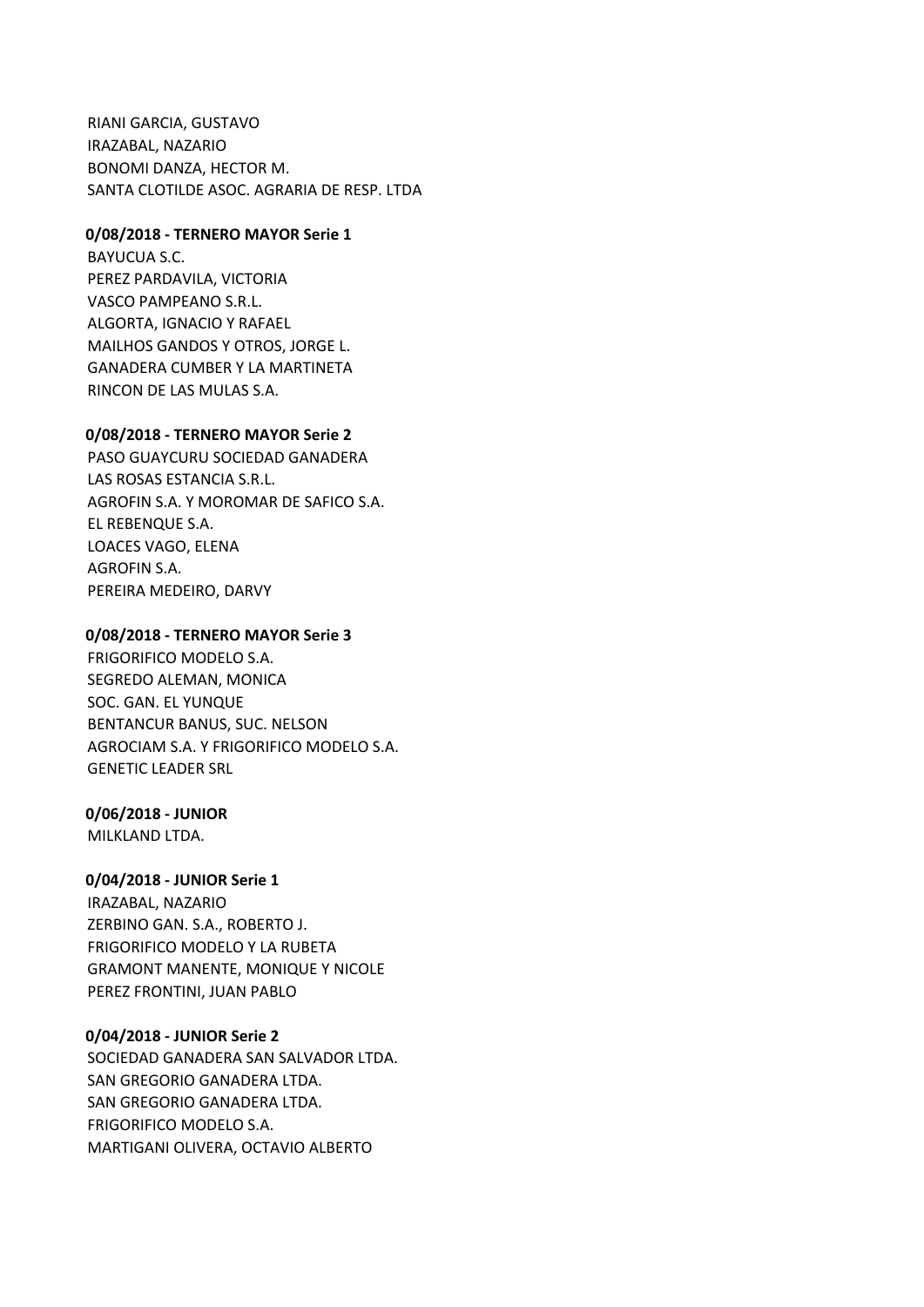### **0/11/2017 ‐ DOS AÑOS MENOR Serie 1**

RANCHO LUNA S.A. RANCHO LUNA S.A. EBATEL S.A. RODRIGUEZ DIAZ, SANTIAGO NICOLAS

### **0/11/2017 ‐ DOS AÑOS MENOR Serie 2**

MARTIGANI OLIVERA, OCTAVIO ALBERTO MARIA ELENA S.R.L. DOS SANTOS, LUIS MARIA DOS SANTOS, LUIS MARIA

### **0/11/2017 ‐ DOS AÑOS MENOR Serie 3**

MUSSELLI Y SOC.GAN.EL YUNQUE, CESAR IRAZABAL, NAZARIO IRAZABAL, NAZARIO

### **0/09/2017 ‐ DOS AÑOS MAYOR Serie 1**

GRUMBACHER, JACQUES BAYUCUA S.C. MAILHOS GANDOS Y OTROS, JORGE L. MARTIGANI OLIVERA, OCTAVIO ALBERTO IRAZABAL, NAZARIO

### **0/09/2017 ‐ DOS AÑOS MAYOR Serie 2**

PEREZ FRONTINI, JUAN PABLO MAILHOS GANDOS Y OTROS, JORGE L. ARMENTANO E HIJOS SOC. CIVIL AGRARIA, JOSE PEREZ PARDAVILA, VICTORIA ZUGARRAMURDI, JOSE ANTONIO

### **0/09/2017 ‐ DOS AÑOS MAYOR Serie 3**

LAS ROSAS ESTANCIA S.R.L. LAS ROSAS ESTANCIA S.R.L. EBATEL S.A.

MANANTIAL VERDE‐FRIGORIFICO MODELO‐LA RUBETA BENTANCUR CORTABARRIA, JOSE MARIA

### **0/09/2017 ‐ DOS AÑOS MAYOR Serie 4**

SANTA CLOTILDE ASOC. AGRARIA DE RESP. LTDA LA SORPRESA S.G. MAILHOS GANDOS Y OTROS, JORGE L. BENTANCUR CORTABARRIA, JOSE MARIA FERANIX S.R.L.

# **0/09/2017 ‐ DOS AÑOS MAYOR Serie 5**

SOC. GAN. EL YUNQUE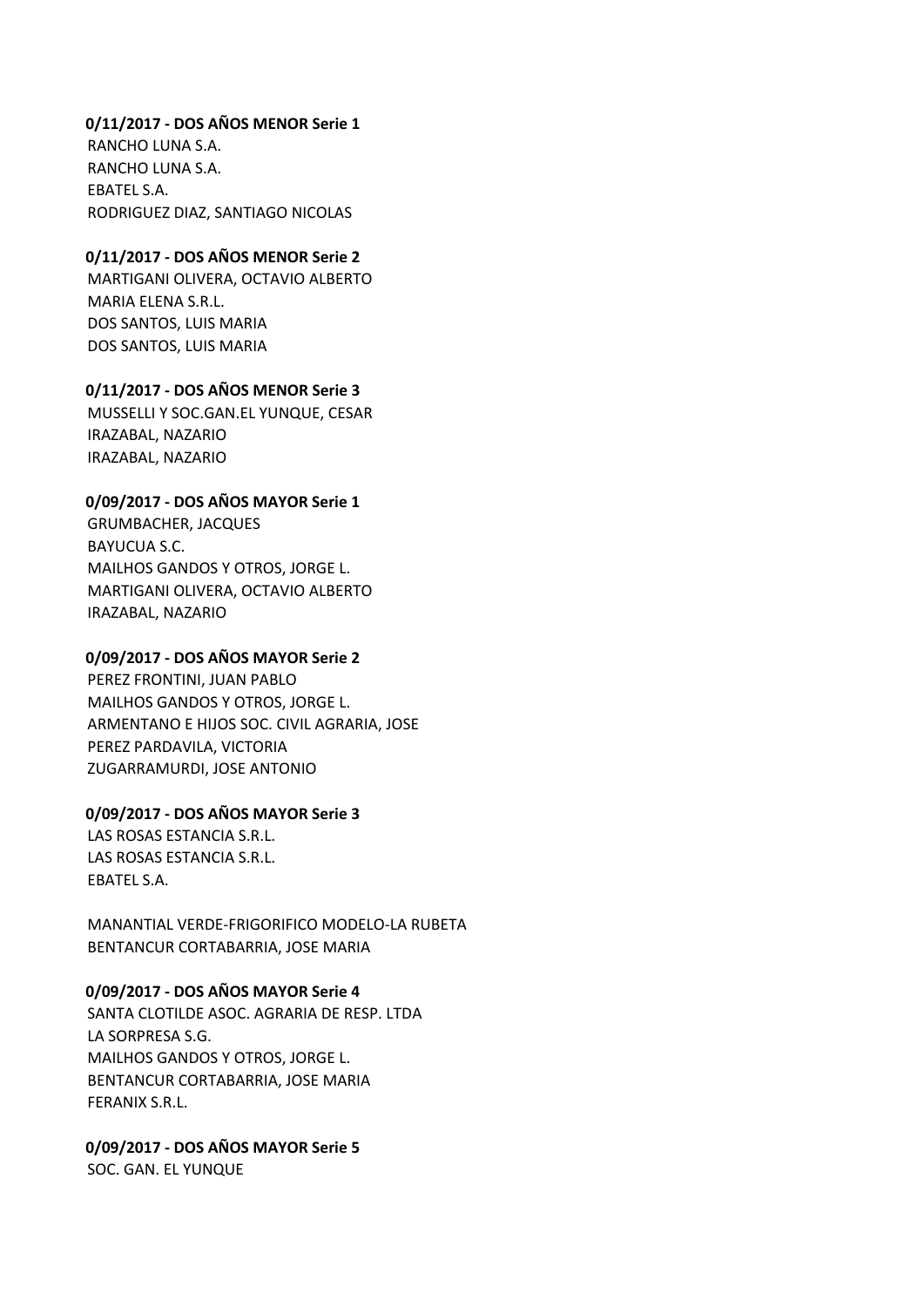SOC. GAN. EL YUNQUE SOC. GAN. EL YUNQUE EL REBENQUE S.A.

GENETIC LEADER SRL GRAMONT MANENTE, MONIQUE Y NICOLE PASO GUAYCURU SOCIEDAD GANADERA **1/07/2017 ‐ DOS AÑOS MAYOR** 

ZERBINO GAN. S.A., ROBERTO J. SAUCO ACUÑA, MANUEL ALEJANDRO IRAZABAL, NAZARIO VASCO PAMPEANO S.R.L. **1/05/2017 ‐ TORO JOVEN Serie 1** 

### SAN GREGORIO GANADERA LTDA. **1/05/2017 ‐ TORO JOVEN Serie 2**

MILKLAND LTDA.

# **17 ‐ SENIOR Serie 1**

GENETIC LEADER SRL SOC. GANADERA SAN SALVADOR Y ELENA LOACES ZUGARRAMURDI, JOSE ANTONIO PEREZ PARDAVILA, VICTORIA

# **17 ‐ SENIOR Serie 2**

MAILHOS GANDOS Y OTROS, JORGE L. FRIGORIFICO MODELO S.A. IRAZABAL, NAZARIO BAYUCUA S.C.

### **31/12/2018 ‐ TERNERA MENOR Serie 1**

GRUMBACHER, JACQUES MARTIGANI OLIVERA, OCTAVIO ALBERTO GRUMBACHER, JACQUES GRAMONT MANENTE, MONIQUE Y NICOLE MARTIGANI OLIVERA, OCTAVIO ALBERTO

### **31/12/2018 ‐ TERNERA MENOR Serie 2**

R.J. ZERBINO GAN.S.A.‐LINGAY S.A.‐P. ABU ARAB PEREZ FRONTINI, JUAN PABLO BENTANCUR, JOSE Y SUC. NELSON BENTANCUR MILKLAND LTDA. UNIVERSIDAD DEL TRABAJO

# **30/09/2018 ‐ TERNERA INTERMEDIA Serie 1**

ARMENTANO E HIJOS SOC. CIVIL AGRARIA, JOSE AGOFIN SA Y SAN FRANCISCO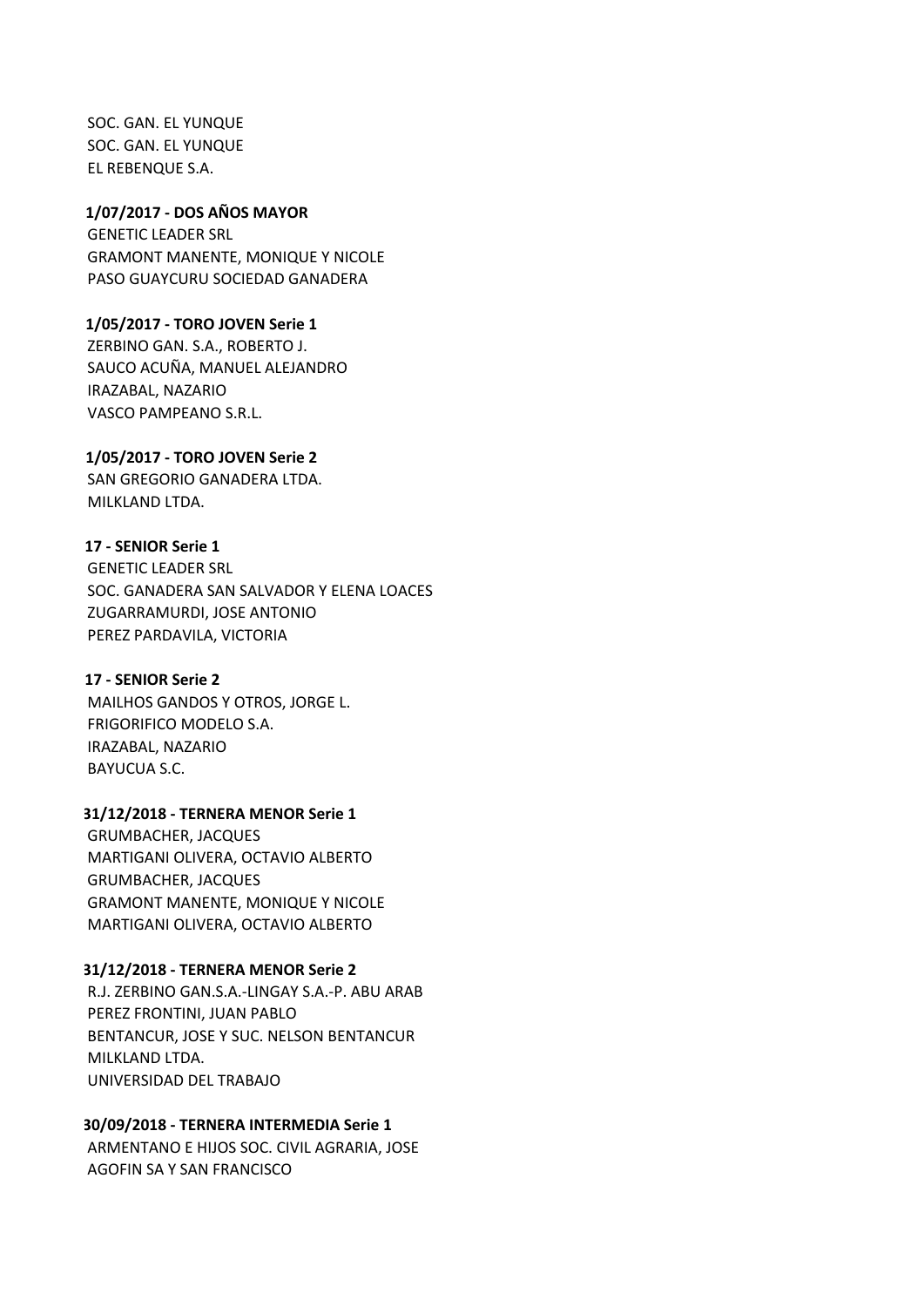BONOMI DANZA, HECTOR M. MARIA ELENA S.R.L. RANCHO LUNA S.A. RANCHO LUNA S.A. VAEZA BAQUE, ADOLFO MARCOS

### **30/09/2018 ‐ TERNERA INTERMEDIA Serie 2**

EBATEL S.A. MARTIGANI OLIVERA, OCTAVIO ALBERTO EBATEL S.A. ARMENTANO E HIJOS SOC. CIVIL AGRARIA, JOSE VASCO PAMPEANO S.R.L. RANCHO LUNA S.A. VASCO PAMPEANO S.R.L.

### **30/09/2018 ‐ TERNERA INTERMEDIA Serie 3**

IRAZABAL, NAZARIO AGROFIN SA Y AGUAS DORADAS SA LA GANADERA S.A. Y PATRICIO CORTABARRIA GARCIA PINTOS S.C., SUC. GERARDO AGROFIN SA Y BUEN ABRIGO LA GANADERA S.A. Y PATRICIO CORTABARRIA MILKLAND LTDA.

### **30/09/2018 ‐ TERNERA INTERMEDIA Serie 4**

EL REBENQUE S.A. MAILHOS GANDOS Y OTROS, JORGE L. RINCON DE LAS MULAS S.A. PEREIRA MEDEIRO, DARVY PEREZ PARDAVILA, VICTORIA LINGAY SOC. AGROP. LIMITADA RINCON DE LAS MULAS S.A.

### **31/08/2018 ‐ TERNERA MAYOR Serie 1**

PEREZ PARDAVILA, VICTORIA LAS ROSAS ESTANCIA S.R.L. FERANIX S.R.L. ALGORTA, IGNACIO Y RAFAEL BETIZAGASTI, JUSTO JOSE MAILHOS GANDOS Y OTROS, JORGE L. GENETIC LEADER SRL

### **31/08/2018 ‐ TERNERA MAYOR Serie 2**

BAYUCUA S.C. BAYUCUA S.C. BAYUCUA S.C. ZERBINO GAN. S.A., ROBERTO J. RINCON DE LAS MULAS S.A.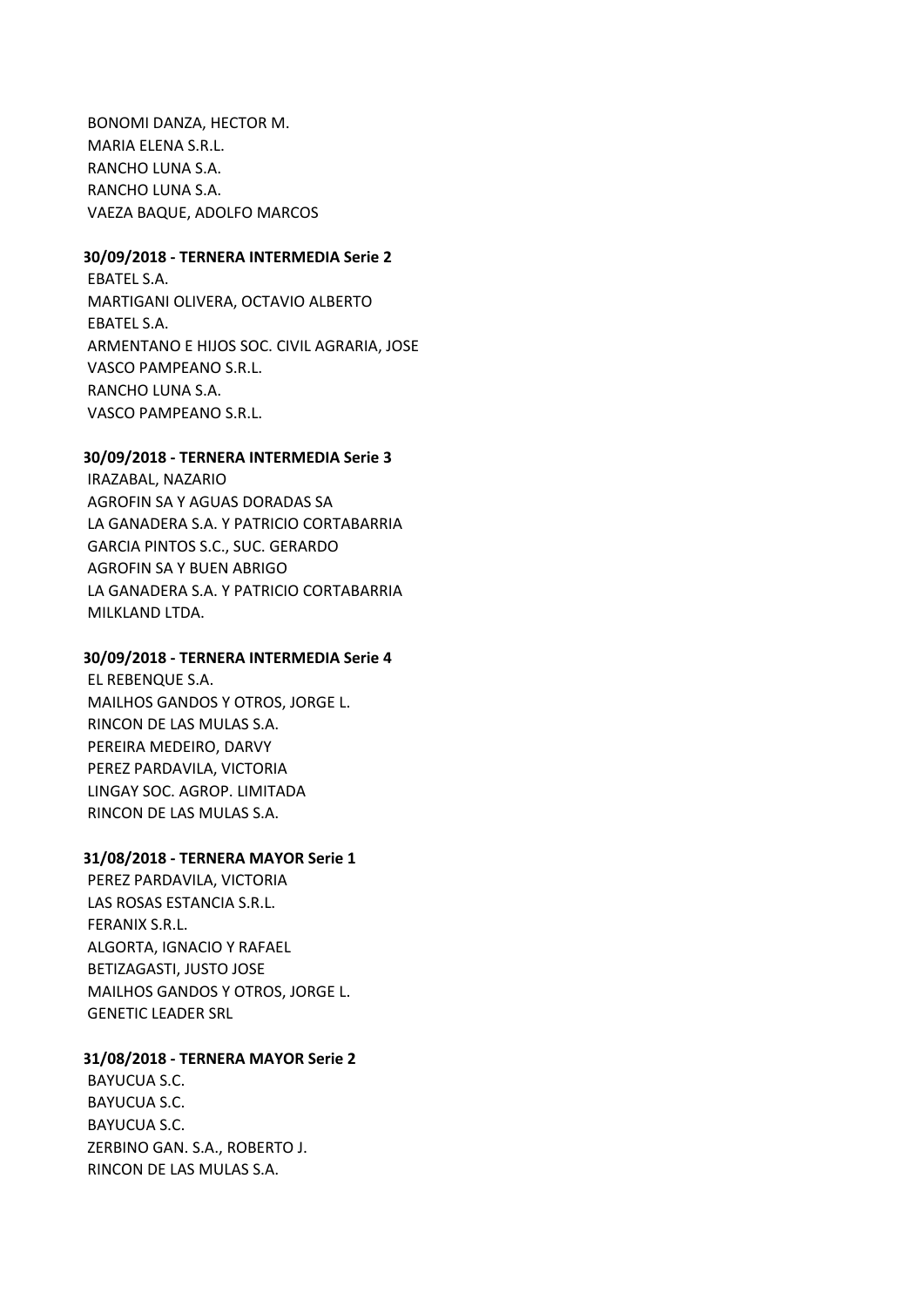#### BONOMI DANZA, HECTOR M.

### **31/08/2018 ‐ TERNERA MAYOR Serie 3**

LABORDE, RICARDO PASO GUAYCURU SOCIEDAD GANADERA LABORDE, RICARDO AGROFIN SA Y REPUBLICA GANADERA MAILHOS GANDOS Y OTROS, JORGE L. AGROFIN S.A., MILKLAND LTDA Y LA JUANITA

#### **31/08/2018 ‐ TERNERA MAYOR Serie 4**

FRIGORIFICO MODELO S.A. VAEZA BAQUE, ADOLFO MARCOS PEREZ FRONTINI ‐ FRIG. MODELO ‐ RUBETA GENETIC LEADER SRL SAN GREGORIO GANADERA LTDA. AGROFIN S.A. Y LA PLUMA DE FIRPO

#### **30/06/2018 ‐ JUNIOR**

SOC. GAN. EL YUNQUE MILKLAND LTDA. MUSSELLI BENEDETTO, CESAR ANDRES

#### **30/04/2018 ‐ JUNIOR Serie 1**

AGROFIN, MILKLAND, SAN GREGORIO Y LA JUANITA MILKLAND LTDA. MANANTIAL VERDE SRL MILKLAND LTDA. J. Y F. SUSENA Y NATALIA ELSO

#### **30/04/2018 ‐ JUNIOR Serie 2**

SOC. GAN. S. SALVADOR Y CARLOS PAGES MILKLAND LTDA. MANANTIAL VERDE SRL BENTANCUR, JOSE Y SUC. NELSON BENTANCUR

#### **30/04/2018 ‐ JUNIOR Serie 3**

SOCIEDAD GANADERA SAN SALVADOR LTDA. SAN GREGORIO GANADERA LTDA.

FRIG. MODELO S.A.‐LA RUBETA‐ EDUARDO ANGULO LA SORPRESA S.G.

#### **31/01/2018 ‐ VAQUILLONA MENOR**

MARTIGANI OLIVERA, OCTAVIO ALBERTO MANANTIAL VERDE SRL

**30/11/2017 (C/CERT. DE PREÑEZ) ‐ VAQUILLONA MENOR Serie 1**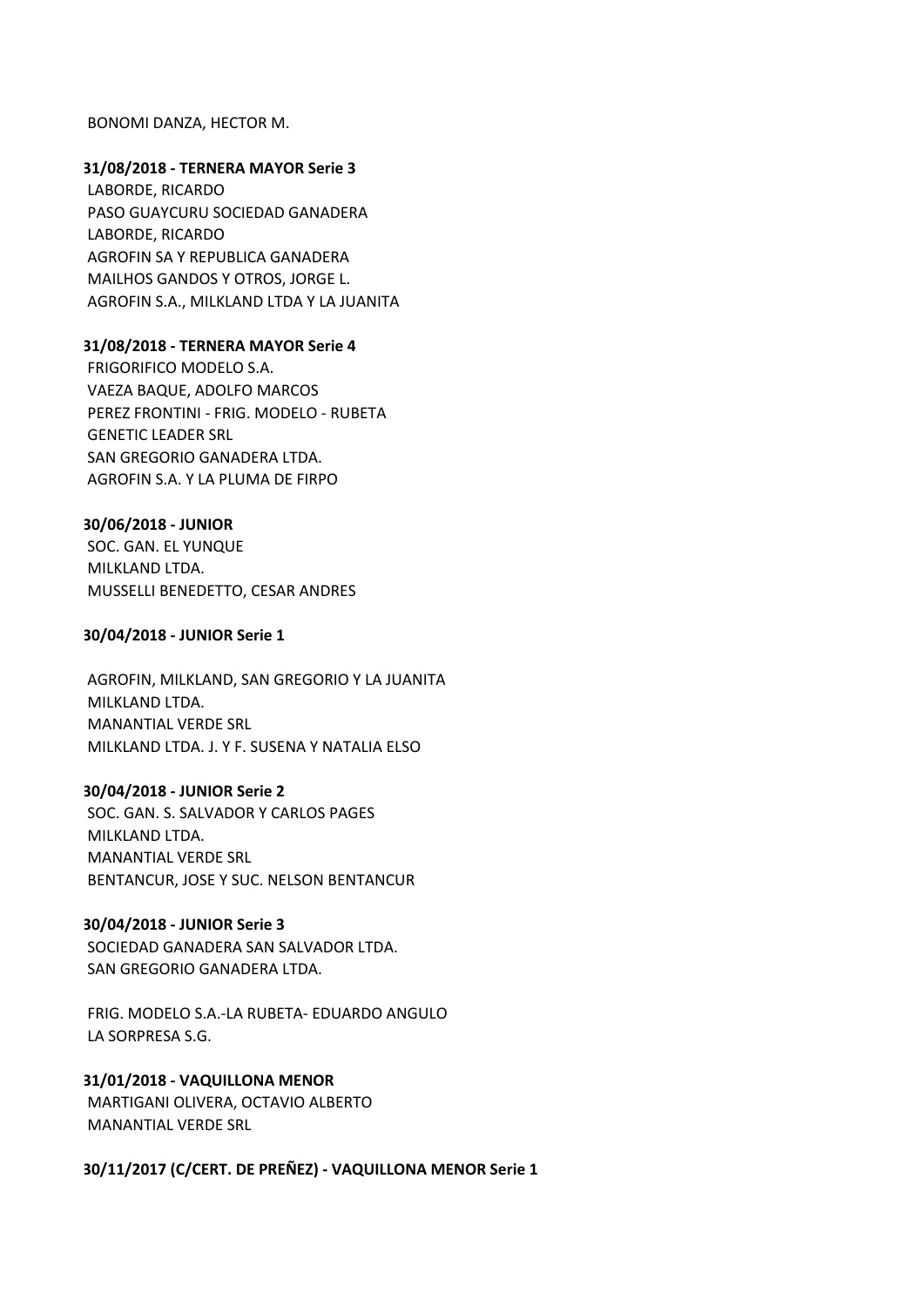DOS SANTOS, LUIS MARIA GENETIC LEADER SRL MARIA ELENA S.R.L.

### **30/11/2017 (C/CERT. DE PREÑEZ) ‐ VAQUILLONA MENOR Serie 2**

SOC. GAN. EL YUNQUE SAN GREGORIO GANADERA LTDA. MARTIGANI OLIVERA, OCTAVIO ALBERTO

### **30/11/2017 ( PARIDA ) ‐VAQUILLONA MENOR**

BENTANCUR BANUS, SUC. NELSON RANCHO LUNA S.A.

### **30/09/2017 (C/CERT. DE PREÑEZ) ‐ VAQUILLONA MAYOR Serie 1**

GRUMBACHER, JACQUES PEREZ FRONTINI, JUAN PABLO PEREZ FRONTINI, JUAN PABLO PEREZ FRONTINI, JUAN PABLO

TAFERNABERRY, MARTIN Y JUAN Y DOLORES SOLER

### **30/09/2017 (C/CERT. DE PREÑEZ) ‐ VAQUILLONA MAYOR Serie 2**

ROBERTO J ZERBINO S.A. ‐ LINGAY S.A. LAS ROSAS ESTANCIA S.R.L.

TAFERNABERRY, MARTIN Y JUAN Y DOLORES SOLER MAILHOS GANDOS Y OTROS, JORGE L.

### **30/09/2017 (C/CERT. DE PREÑEZ) ‐ VAQUILLONA MAYOR Serie 3**

BAYUCUA S.C Y DOS SANTOS, LUIS MARIA BAYUCUA S.C. Y CESAR MUSSELLI LAS ROSAS ESTANCIA S.R.L. MANANTIAL VERDE SRL

### **30/09/2017 (C/CERT. DE PREÑEZ) ‐ VAQUILLONA MAYOR Serie 4**

F. MODELO‐ LA RUBETA‐JORGE ANICIC‐BOTOTI PICU EL YUNQUE Y VON METZEN FINKELDE, ELIA MARIA MAILHOS GANDOS Y OTROS, JORGE L. RANCHO LUNA S.A.

#### **L 30/09/2017 (PARIDAS)‐ VAQUILLONA MAYOR**

ARMENTANO E HIJOS SOC. CIVIL AGRARIA, JOSE

### GENETIC LEADER SRL CARLOS PAGES Y SAN GREGORIO G. LTDA **31/07/2017 (C/CERT. DE PREÑEZ) ‐ VAQUILLONA MAYOR**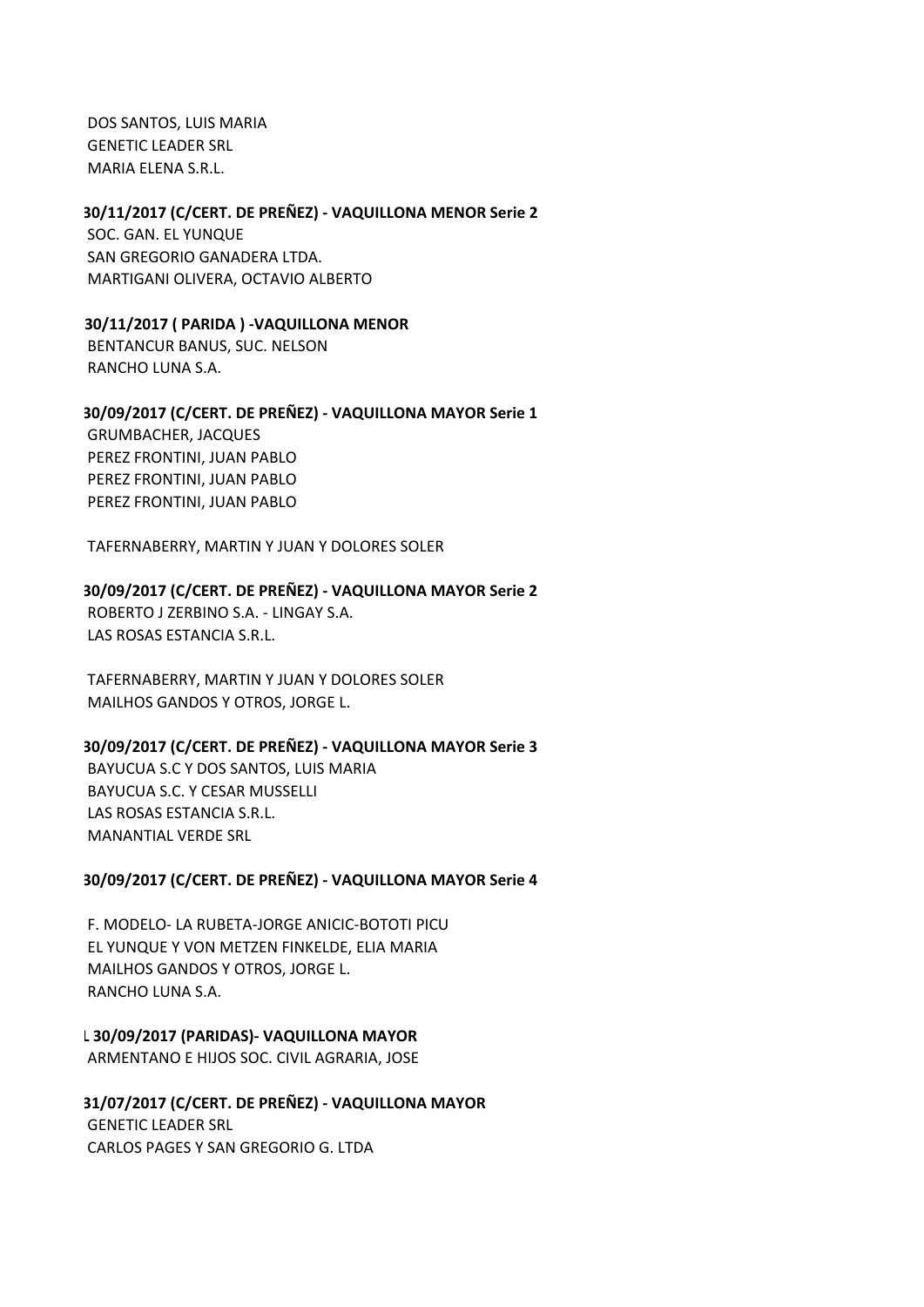### **L 31/07/2017 (PARIDA) VAQUILLONA MAYOR**

FRIGORIFICO MODELO‐ LA RUBETA‐ CARLOS PAGES

GENETIC LEADER Y SANTIAGO RODRIGUEZ AGROFIN SA Y REPUBLICA GANADERA **31/05/2017 (C/CERT. DE PREÑEZ) ‐ VACA JOVEN** 

MILKLAND LTDA. **L 31/05/2017 (PARIDA) ‐ VACA JOVEN** 

GENETIC LEADER‐LA PASTORAL ANGUS LTDA. **017 (C/CERT. DE PREÑEZ) ‐ VACAS Serie 1** 

F. MODELO‐LA RUBETA‐J. ARMENTANO E HIJOS SCA BAYUCUA S.C. MARTIGANI OLIVERA, OCTAVIO ALBERTO

# **017 (C/CERT. DE PREÑEZ) ‐ VACAS Serie 2**

ROBERTO J ZERBINO S.A. ‐ LINGAY S.A. LAS ROSAS ESTANCIA S.R.L. MILKLAND S.A. Y AGROFIN S.A. AGROFIN S.A. Y MOROMAR DE SAFICO S.A.

SOC. GAN. EL YUNQUE Y ABU ARAB, PILAR MILKLAND LTDA. MILKLAND LTDA. **017 (C/CERT. DE PREÑEZ) ‐ VACAS Serie 3** 

# **2017 (PARIDA) ‐ VACAS**

MAILHOS GANDOS Y OTROS, JORGE L.

GRUMBACHER, JACQUES

PEREZ FRONTINI, JUAN PABLO

IRAZABAL, NAZARIO

UNIVERSIDAD DEL TRABAJO

SOC. GAN. EL YUNQUE

EBATEL S.A.

PASO GUAYCURU SOCIEDAD GANADERA

BAYUCUA S.C.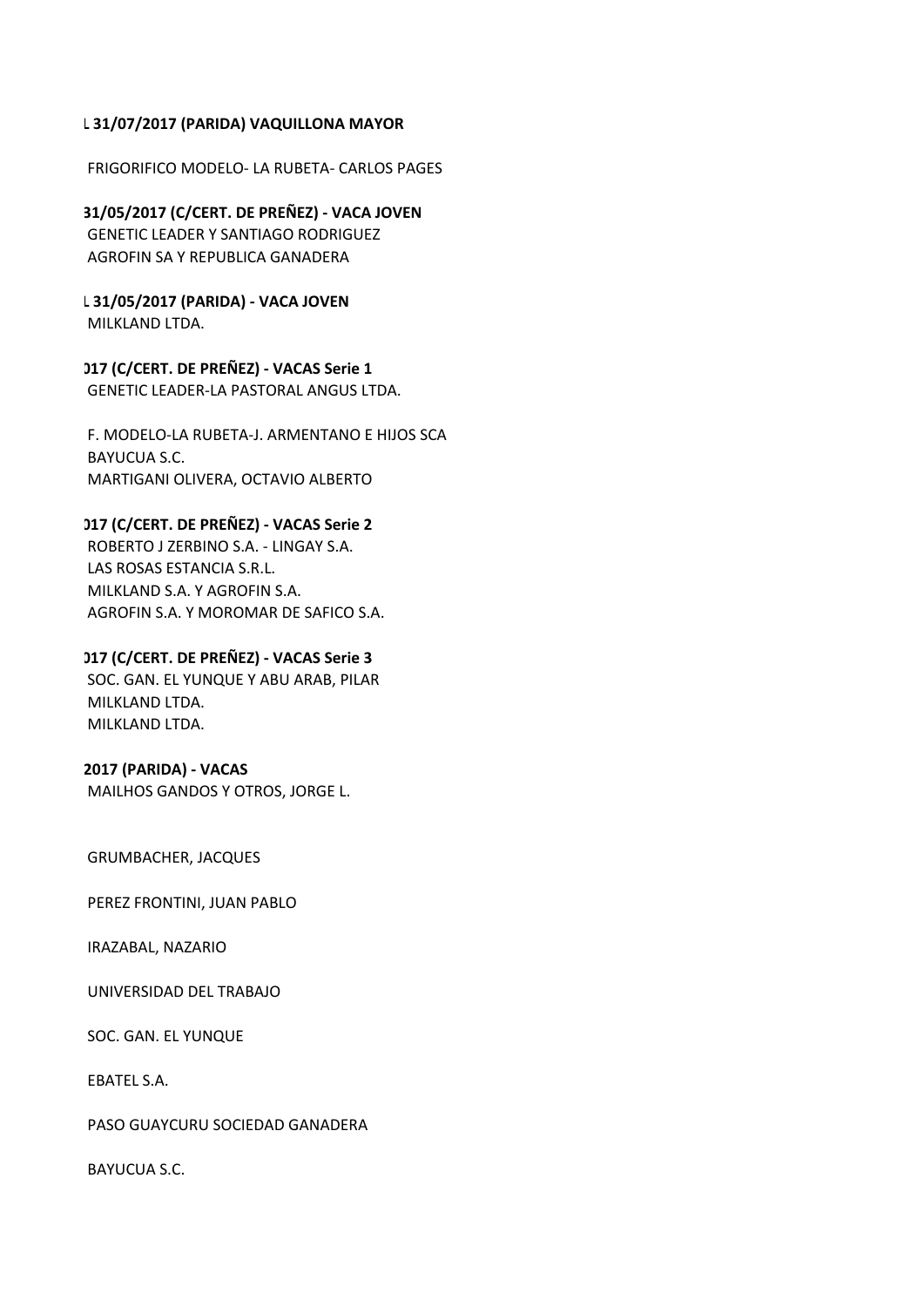PEREZ PARDAVILA, VICTORIA

SOCIEDAD GANADERA SAN SALVADOR LTDA.

IRAZABAL, NAZARIO

MILKLAND LTDA.

SOC. GAN. S. SALVADOR Y CARLOS PAGES

SOCIEDAD GANADERA SAN SALVADOR LTDA.

MILKLAND LTDA.

MUSSELLI Y SOC.GAN.EL YUNQUE, CESAR

RANCHO LUNA S.A.

IRAZABAL, NAZARIO

SOC. GAN. EL YUNQUE

SANTA CLOTILDE ASOC. AGRARIA DE RESP. LTDA

LA SORPRESA S.G.

SAN GREGORIO GANADERA LTDA.

MILKLAND LTDA.

ZERBINO GAN. S.A., ROBERTO J.

GENETIC LEADER SRL

MAILHOS GANDOS Y OTROS, JORGE L.

FRIGORIFICO MODELO S.A.

GRUMBACHER, JACQUES

R.J. ZERBINO GAN.S.A.‐LINGAY S.A.‐P. ABU ARAB

PEREZ FRONTINI, JUAN PABLO

EL REBENQUE S.A.

EBATEL S.A.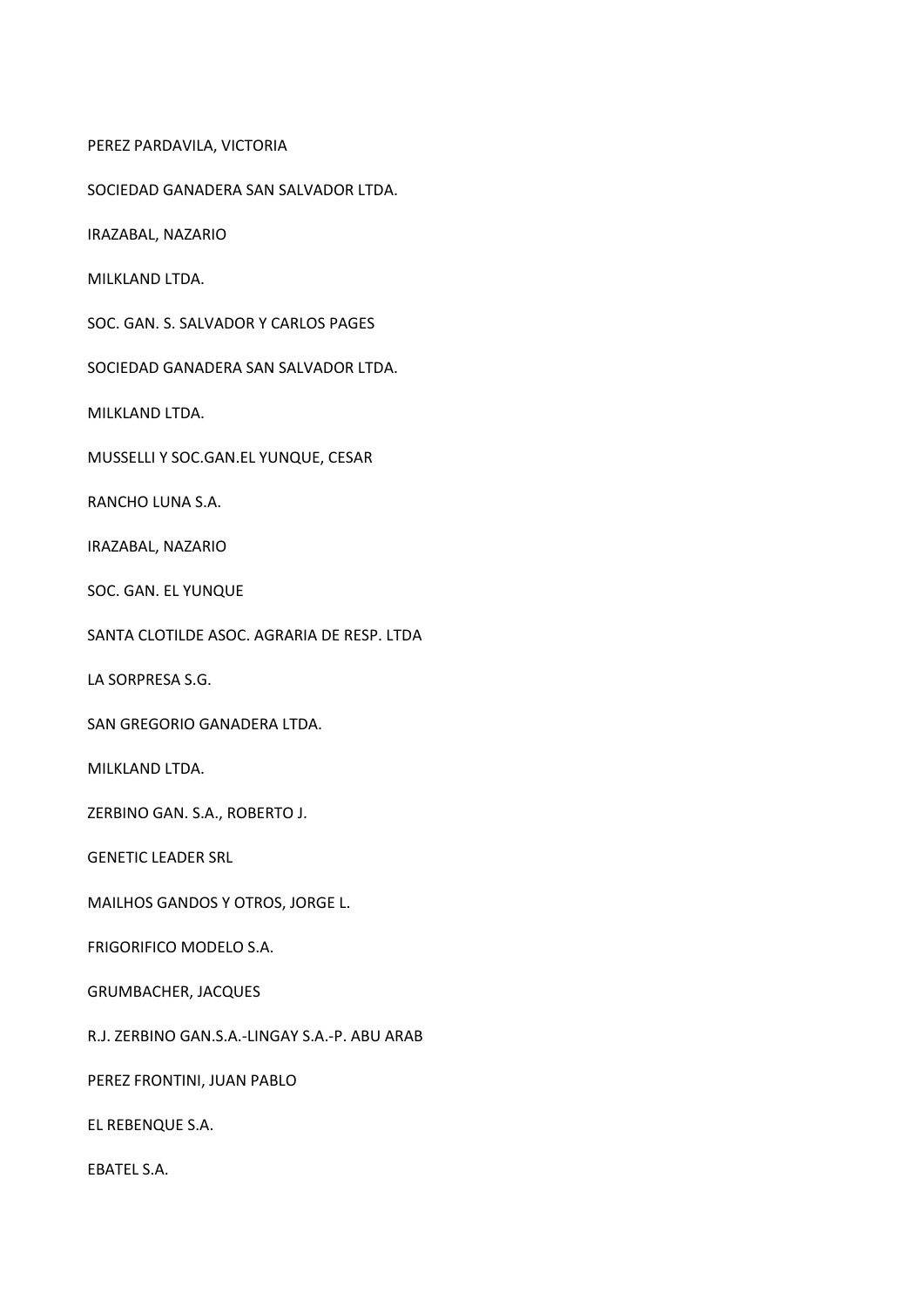IRAZABAL, NAZARIO

FRIGORIFICO MODELO S.A.

BAYUCUA S.C.

VAEZA BAQUE, ADOLFO MARCOS

MARTIGANI OLIVERA, OCTAVIO ALBERTO

MANANTIAL VERDE SRL

DOS SANTOS, LUIS MARIA

GRUMBACHER, JACQUES

FRIGORIFICO MODELO‐ LA RUBETA‐ CARLOS PAGES

PEREZ FRONTINI, JUAN PABLO

MILKLAND LTDA.

GENETIC LEADER Y SANTIAGO RODRIGUEZ

AGROFIN SA Y REPUBLICA GANADERA

ROBERTO J ZERBINO S.A. ‐ LINGAY S.A.

LAS ROSAS ESTANCIA S.R.L.

SOC. GAN. EL YUNQUE Y ABU ARAB, PILAR

SOC. GAN. EL YUNQUE

GENETIC LEADER SRL

SANTA CLOTILDE ASOC. AGRARIA DE RESP. LTDA

GRUMBACHER, JACQUES

ROBERTO J ZERBINO S.A. ‐ LINGAY S.A.

FRIGORIFICO MODELO‐ LA RUBETA‐ CARLOS PAGES **. de A. Angus del Uruguay‐Laboratorio Microsules‐Finca Babieca Aceite de Oliva extra**